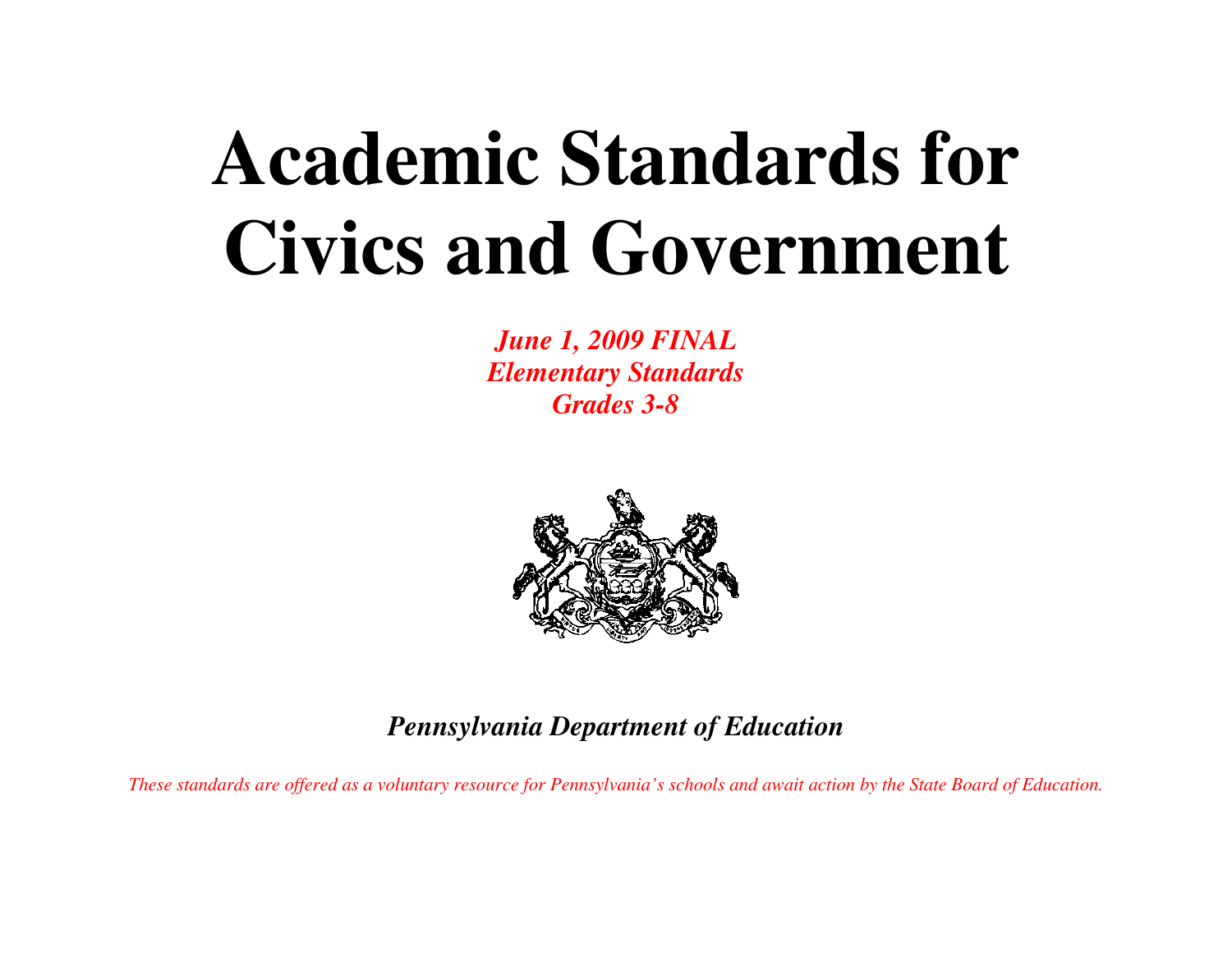#### **XIII. TABLE OF CONTENTS**

|    | Introduction                                                    | XIV. |
|----|-----------------------------------------------------------------|------|
|    | THE ACADEMIC STANDARDS                                          |      |
|    |                                                                 | 5.1. |
|    | A. Rule of Law                                                  |      |
|    | <b>B.</b> Laws and Government                                   |      |
|    | C. Principles and Ideals that Shape Government                  |      |
|    | D. Documents and Ideals that Shape Pennsylvania & US Government |      |
|    | E. Individual Rights                                            |      |
|    | F. Symbols                                                      |      |
|    |                                                                 | 5.2. |
|    | A. Civic Rights and Responsibilities                            |      |
|    | <b>B.</b> Conflict and Resolution                               |      |
|    | C. Leadership and Public Service                                |      |
|    | D. Competent and Responsible Citizens                           |      |
|    |                                                                 | 5.3. |
|    | A. Branches of Government                                       |      |
|    | B. Structure, Organization, and Operation of Governments        |      |
|    | C. Government Services                                          |      |
|    | D. Leadership and Political Elections                           |      |
|    | E. Elements of the Election Process                             |      |
| F. | <b>Conflict and the Court Systems</b>                           |      |
|    | G. Interest Groups                                              |      |
| Н. | Media Influences                                                |      |
| L  | Taxes                                                           |      |
| J. | <b>Systems of Government</b>                                    |      |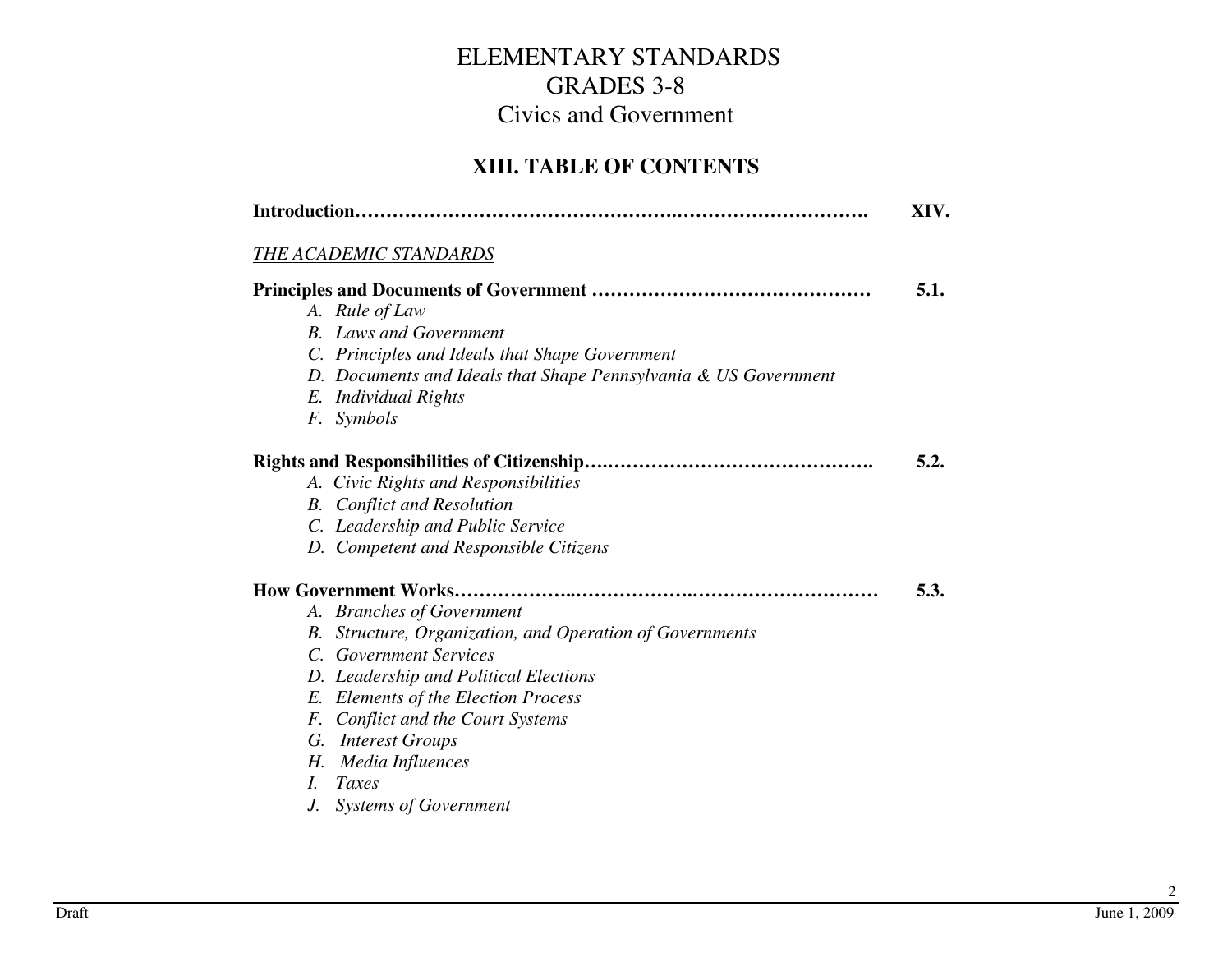|                                     | 5.4. |
|-------------------------------------|------|
| A. Countries and Conflicts          |      |
| <b>B.</b> Tools of Foreign Policy   |      |
| C. International Organizations      |      |
| D. Media and its Influences         |      |
| E. How Foreign Policy is Influenced |      |
|                                     |      |
|                                     |      |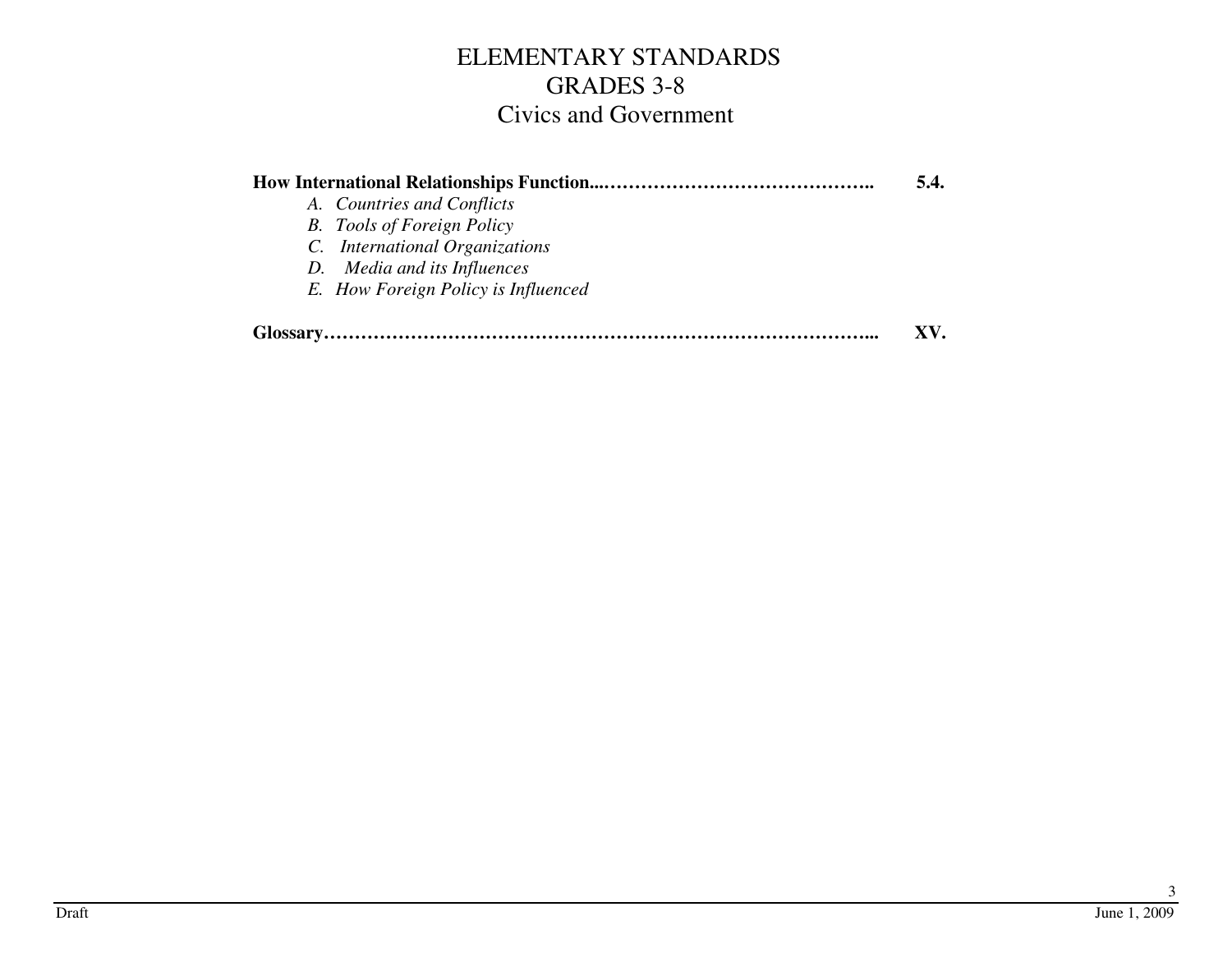#### **XIV. INTRODUCTION**

This document includes Academic Standards for Civics and Government that describe what students should know and be able to do in four areas:

- ◊ 5.1. Principles and Documents of Government
- ◊ 5.2. Rights and Responsibilities of Citizenship
- ◊ 5.3. How Government Works
- ◊ 5.4. How International Relationships Function

The Civics and Government Academic Standards describe what students should know and be able to do through twelfth grade. Throughout the standard statements, concepts found in lower grades must be developed more fully throughout higher grade levels.

The Pennsylvania Constitution of 1790 was the basis for the Free Public School Act of 1834 that is the underpinning of today's system of schools operating throughout the Commonwealth. These schools were created to educate children to be useful citizens, loyal to the principles upon which our republic was founded, and aware of their duties as citizens to maintain those ideals.

The Academic Standards for Civics and Government are based on the Public School Code of 1949 which directs "… teaching and presentation of the principles and ideals of the American republican representative form of government as portrayed and experienced by the acts and policies of the framers of the Declaration of Independence and framers of the Constitution of the United States and Bill of Rights. . .". The intent of the Code is that such instruction "shall have for its purpose also instilling into every boy and girl who comes out of public, private and parochial schools their solemn duty and obligation to exercise intelligently their voting privilege and to understand the advantages of the American republican representative form of government as compared with various other forms of governments."

A glossary is included to assist the reader in clarifying terminology contained in the standards.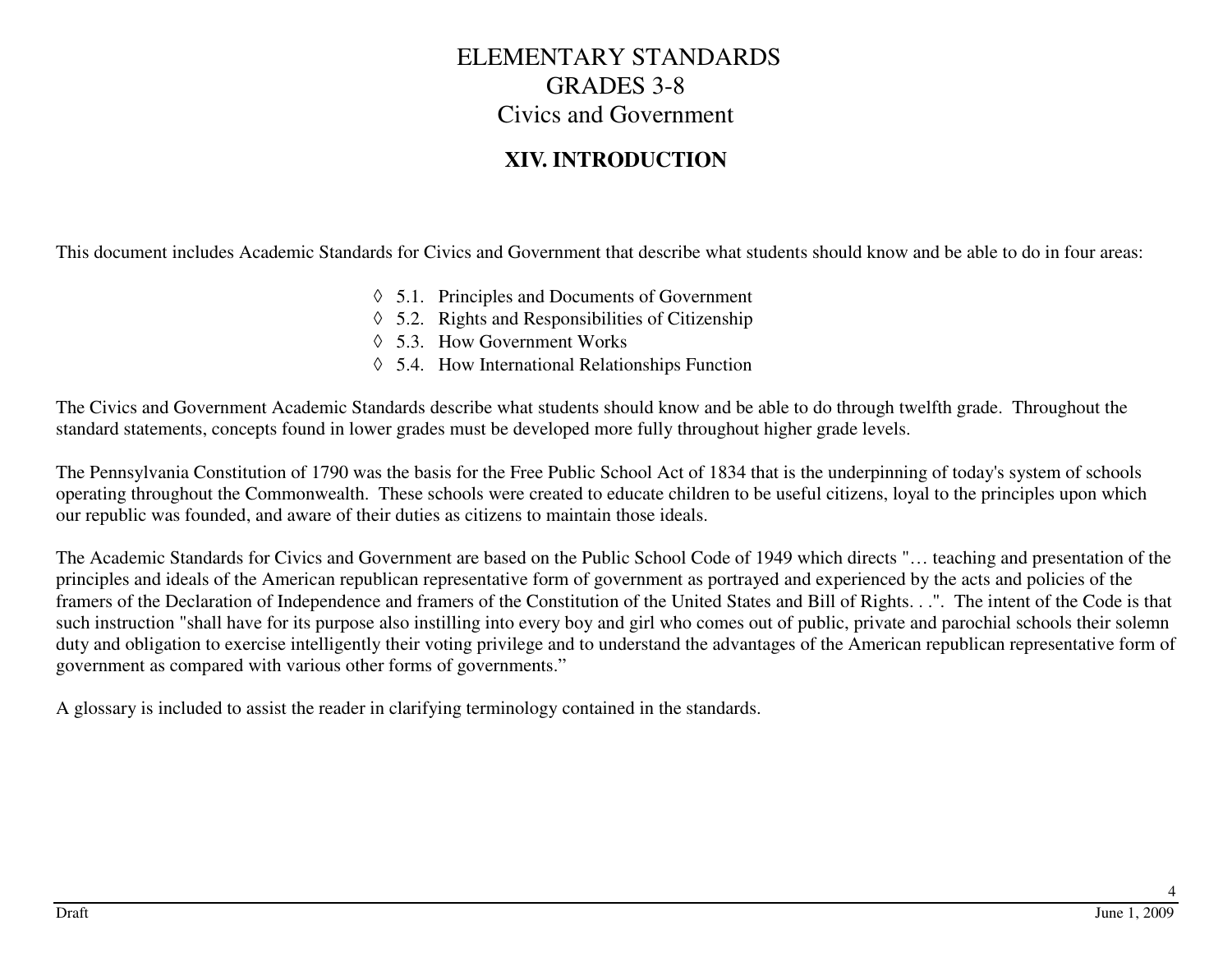|                                 | <b>5.1. Principles and Documents of Government</b>                                    |                                                                                              |                                                                                                                                 |                                                                                                                                      |                                                                                                                                           |                                                                         |  |  |
|---------------------------------|---------------------------------------------------------------------------------------|----------------------------------------------------------------------------------------------|---------------------------------------------------------------------------------------------------------------------------------|--------------------------------------------------------------------------------------------------------------------------------------|-------------------------------------------------------------------------------------------------------------------------------------------|-------------------------------------------------------------------------|--|--|
|                                 | <b>5.1.3. GRADE 3</b>                                                                 | <b>5.1.4. GRADE 4</b>                                                                        | <b>5.1.5. GRADE 5</b>                                                                                                           | <b>5.1.6. GRADE 6</b>                                                                                                                | 5.1.7. GRADE 7                                                                                                                            | <b>5.1.8. GRADE 8</b>                                                   |  |  |
|                                 |                                                                                       |                                                                                              |                                                                                                                                 |                                                                                                                                      | Pennsylvania's public schools shall teach, challenge and support every student to realize his or her maximum potential and to acquire the |                                                                         |  |  |
|                                 | knowledge and skills needed to:                                                       |                                                                                              |                                                                                                                                 |                                                                                                                                      |                                                                                                                                           |                                                                         |  |  |
| Law<br>$\mathbf{d}$<br>Rule     | 5.1.3.A.<br>Explain the purposes<br>of rules, laws, and<br>consequences.              | 5.1.4.A.<br>Examine school rules<br>and consequences.                                        | 5.1.5.A.<br>Understand the <b>rule of</b><br>law in protecting<br>property rights,<br>individual rights and<br>the common good. | 5.1.6.A.<br>Explain the effect of the<br>rule of law in protecting<br>property rights,<br>individual rights, and<br>the common good. | 5.1.7.A.<br>Cite functional examples<br>of how the rule of law<br>protects property rights,<br>individual rights, and the<br>common good. | 5.1.8.A.<br>Identify the sources of<br>the rule of law.                 |  |  |
| Government<br>and<br><b>SMB</b> | 5.1.3.B.<br>Explain rules and<br>laws for the<br>classroom, school,<br>and community. | 5.1.4.B.<br>Explain rules and laws<br>for the classroom,<br>school, community,<br>and state. | 5.1.5.B.<br>Describe the basic<br>purposes of<br>government in the<br>classroom, school,<br>community, state, and<br>nation.    | 5.1.6.B.<br>Compare and contrast a<br>direct democracy with a<br>republican form of<br>government.                                   | 5.1.7.B.<br>Identify the different<br>types of government and<br>the processes they use in<br>making laws.                                | 5.1.8.B.<br>Outline how different<br>systems of government<br>function. |  |  |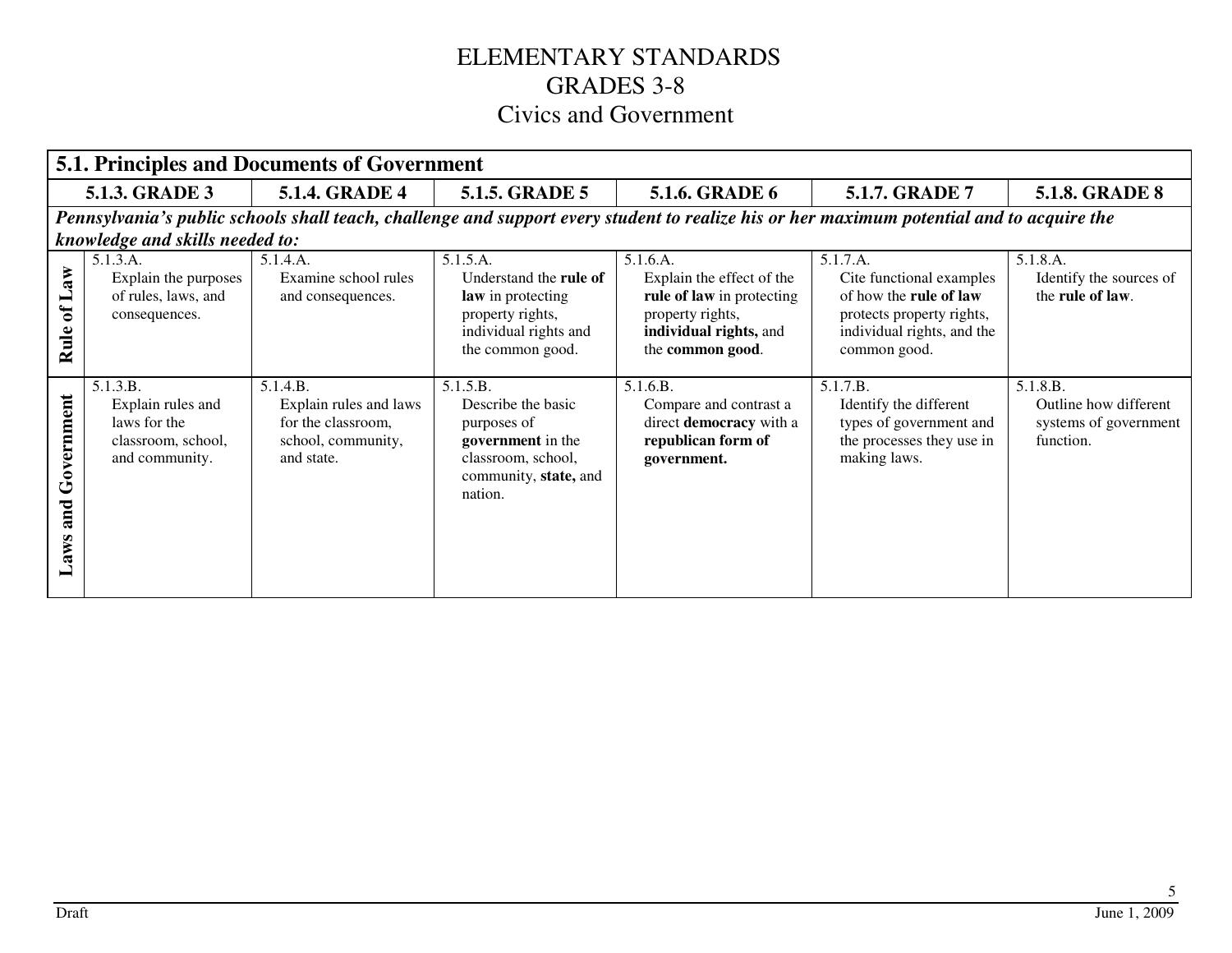|                                                            | <b>5.1. Principles and Documents of Government</b>                                                                                                                           |                                                                                                                                                             |                                                                                                                                                                        |                                                                                                                                                                          |                                                                                                                                                                          |                                                                                                                                                                                      |  |
|------------------------------------------------------------|------------------------------------------------------------------------------------------------------------------------------------------------------------------------------|-------------------------------------------------------------------------------------------------------------------------------------------------------------|------------------------------------------------------------------------------------------------------------------------------------------------------------------------|--------------------------------------------------------------------------------------------------------------------------------------------------------------------------|--------------------------------------------------------------------------------------------------------------------------------------------------------------------------|--------------------------------------------------------------------------------------------------------------------------------------------------------------------------------------|--|
|                                                            | 5.1.5. GRADE 5<br><b>5.1.8. GRADE 8</b><br>5.1.3. GRADE 3<br><b>5.1.4. GRADE 4</b><br>5.1.6. GRADE 6<br>5.1.7. GRADE 7                                                       |                                                                                                                                                             |                                                                                                                                                                        |                                                                                                                                                                          |                                                                                                                                                                          |                                                                                                                                                                                      |  |
|                                                            | Pennsylvania's public schools shall teach, challenge and support every student to realize his or her maximum potential and to acquire the<br>knowledge and skills needed to: |                                                                                                                                                             |                                                                                                                                                                        |                                                                                                                                                                          |                                                                                                                                                                          |                                                                                                                                                                                      |  |
| Government<br>Shape<br>that<br>Ideals<br>and<br>Principles | 5.1.3.C.<br>Define the principles<br>and ideals shaping<br>local government.<br>$\bullet$ Liberty /<br>Freedom<br>• Democracy<br>• Justice<br>• Equality                     | 5.1.4.C.<br>Explain the principles<br>and ideals shaping<br>local and state<br>government.<br>• Liberty / Freedom<br>• Democracy<br>• Justice<br>• Equality | 5.1.5.C.<br>Describe the principles<br>and ideals shaping<br>local state, and<br>national government.<br>• Liberty / Freedom<br>• Democracy<br>• Justice<br>• Equality | 5.1.6.C.<br>Explain how the<br>principles and ideals<br>shape local, state, and<br>national government.<br>• Liberty / Freedom<br>• Democracy<br>• Justice<br>• Equality | 5.1.7.C.<br>Explain how the<br>principles and ideals<br>shape local, state, and<br>national government.<br>• Liberty / Freedom<br>• Democracy<br>• Justice<br>• Equality | 5.1.8.C.<br>Analyze the principles<br>and ideas that shaped<br>local, Pennsylvania,<br>and national<br>governments.<br>• Liberty / Freedom<br>• Democracy<br>• Justice<br>• Equality |  |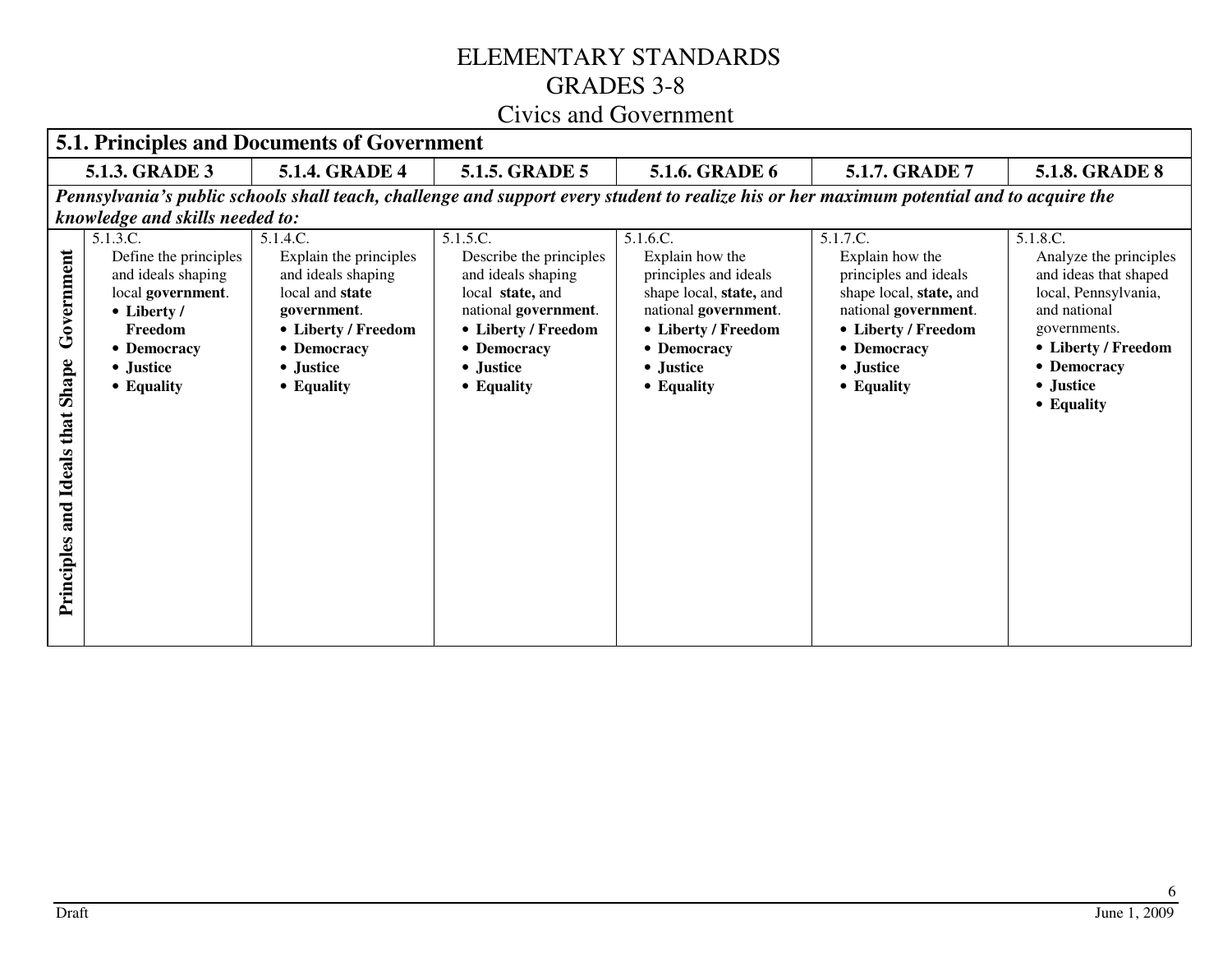|                                                                   | <b>5.1. Principles and Documents of Government</b>                                                                                                                                                                    |                                                                                                                                                                                                                       |                                                                                                                                                                                                                        |                                                                                                                                                                                                                                                                                         |                                                                                                                                                                                                                                                                                           |                                                                                                                                                                                                                                                                                           |  |  |  |
|-------------------------------------------------------------------|-----------------------------------------------------------------------------------------------------------------------------------------------------------------------------------------------------------------------|-----------------------------------------------------------------------------------------------------------------------------------------------------------------------------------------------------------------------|------------------------------------------------------------------------------------------------------------------------------------------------------------------------------------------------------------------------|-----------------------------------------------------------------------------------------------------------------------------------------------------------------------------------------------------------------------------------------------------------------------------------------|-------------------------------------------------------------------------------------------------------------------------------------------------------------------------------------------------------------------------------------------------------------------------------------------|-------------------------------------------------------------------------------------------------------------------------------------------------------------------------------------------------------------------------------------------------------------------------------------------|--|--|--|
|                                                                   | 5.1.3. GRADE 3<br><b>5.1.4. GRADE 4</b><br>5.1.5. GRADE 5<br>5.1.6. GRADE 6<br>5.1.7. GRADE 7<br><b>5.1.8. GRADE 8</b>                                                                                                |                                                                                                                                                                                                                       |                                                                                                                                                                                                                        |                                                                                                                                                                                                                                                                                         |                                                                                                                                                                                                                                                                                           |                                                                                                                                                                                                                                                                                           |  |  |  |
|                                                                   | Pennsylvania's public schools shall teach, challenge and support every student to realize his or her maximum potential and to acquire the                                                                             |                                                                                                                                                                                                                       |                                                                                                                                                                                                                        |                                                                                                                                                                                                                                                                                         |                                                                                                                                                                                                                                                                                           |                                                                                                                                                                                                                                                                                           |  |  |  |
|                                                                   | knowledge and skills needed to:                                                                                                                                                                                       |                                                                                                                                                                                                                       |                                                                                                                                                                                                                        |                                                                                                                                                                                                                                                                                         |                                                                                                                                                                                                                                                                                           |                                                                                                                                                                                                                                                                                           |  |  |  |
| Government<br>Documents and Ideals that Shape Pennsylvania and US | 5.1.3.D.<br>Identify key ideas<br>about government<br>found in significant<br>documents:<br>• Declaration of<br>Independence<br>• United States<br>Constitution<br>• Bill of Rights<br>· Pennsylvania<br>Constitution | 5.1.4.D<br>Identify key ideas<br>about government<br>found in significant<br>documents:<br>• Declaration of<br>Independence<br>• United States<br>Constitution<br>• Bill of Rights<br>· Pennsylvania<br>Constitution. | 5.1.5.D.<br>Interpret key ideas<br>about government<br>found in significant<br>documents:<br>• Declaration of<br>Independence<br>• United States<br>Constitution<br>• Bill of Rights<br>· Pennsylvania<br>Constitution | 5.1.6.D.<br>Explain the basic<br>principles and ideals<br>within documents and<br>the roles played by the<br>framers as found in<br>significant documents:<br>• Declaration of<br>Independence<br>• United States<br>Constitution<br>• Bill of Rights<br>· Pennsylvania<br>Constitution | 5.1.7.D.<br>Summarize the basic<br>principles and ideals<br>within documents and<br>the roles played by the<br>framers as found in<br>significant documents:<br>• Declaration of<br>Independence<br>• United States<br>Constitution<br>• Bill of Rights<br>· Pennsylvania<br>Constitution | 5.1.8.D.<br>Summarize the basic<br>principles and ideals<br>within documents and<br>the roles played by the<br>framers as found in<br>significant documents:<br>• Declaration of<br>Independence<br>• United States<br>Constitution<br>• Bill of Rights<br>· Pennsylvania<br>Constitution |  |  |  |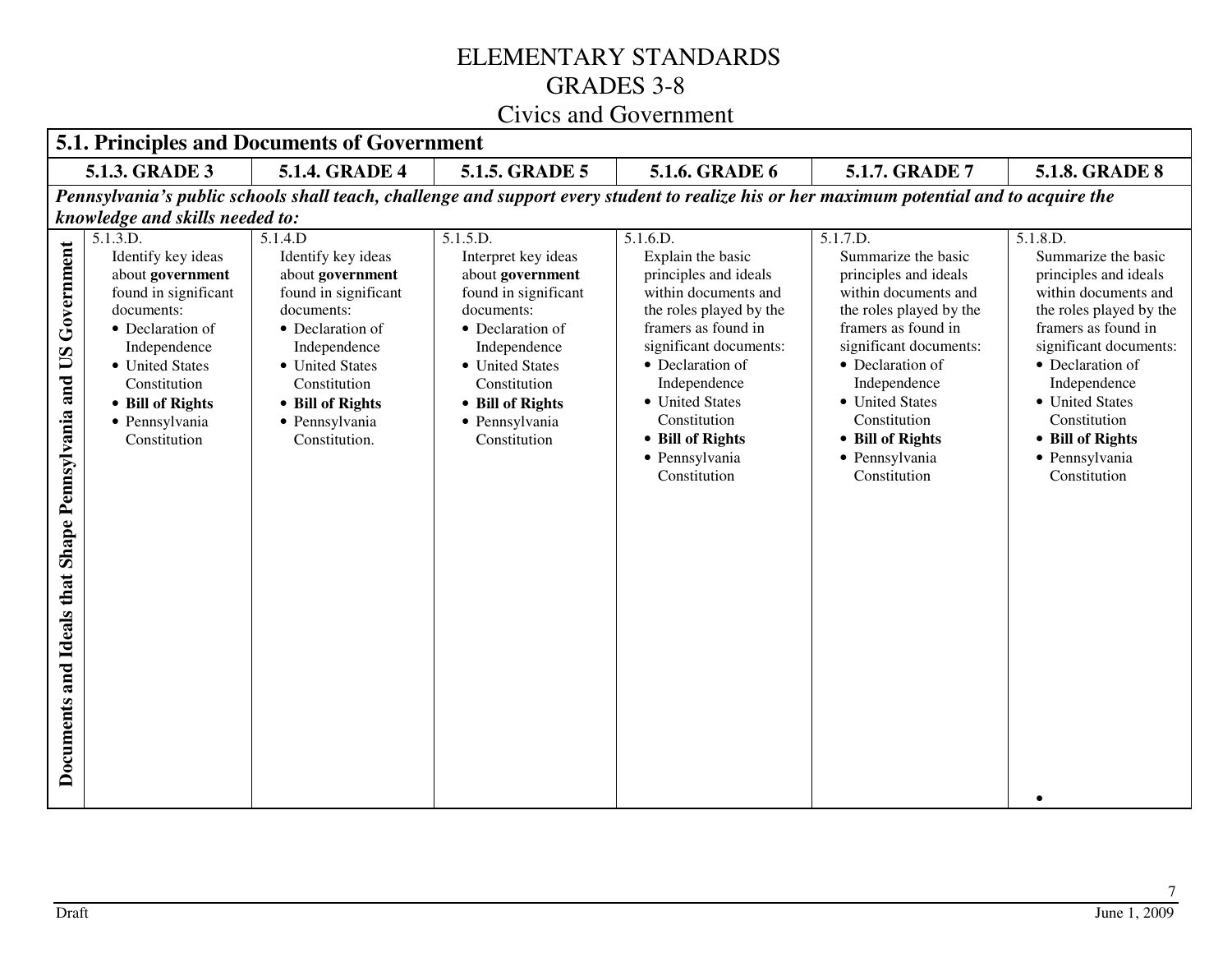|                      | <b>5.1. Principles and Documents of Government</b>                                    |                                                                                    |                                                                                                                     |                                                                                                                                           |                                                                                                                                    |                                                                                                                                   |  |  |  |
|----------------------|---------------------------------------------------------------------------------------|------------------------------------------------------------------------------------|---------------------------------------------------------------------------------------------------------------------|-------------------------------------------------------------------------------------------------------------------------------------------|------------------------------------------------------------------------------------------------------------------------------------|-----------------------------------------------------------------------------------------------------------------------------------|--|--|--|
|                      | <b>5.1.3. GRADE 3</b>                                                                 | <b>5.1.4. GRADE 4</b>                                                              | <b>5.1.5. GRADE 5</b>                                                                                               | 5.1.6. GRADE 6                                                                                                                            | 5.1.7. GRADE 7                                                                                                                     | <b>5.1.8. GRADE 8</b>                                                                                                             |  |  |  |
|                      | knowledge and skills needed to:                                                       |                                                                                    |                                                                                                                     | Pennsylvania's public schools shall teach, challenge and support every student to realize his or her maximum potential and to acquire the |                                                                                                                                    |                                                                                                                                   |  |  |  |
| Rights<br>Individual | 5.1.3.E.<br><b>Intentionally Blank</b>                                                | 5.1.4.E.<br><b>Intentionally Blank</b>                                             | 5.1.5.E.<br>Identify the individual<br>rights guaranteed by<br>the PA Constitution<br>and the U.S.<br>Constitution. | 5.1.6.E.<br>Summarize individual<br>rights guaranteed by the<br>PA Constitution and the<br>U.S. Constitution.                             | 5.1.7.E.<br>Compare and contrast<br>the individual rights<br>guaranteed by the PA<br>Constitution versus the<br>U.S. Constitution. | 5.1.8.E<br>Compare and contrast<br>the individual rights<br>guaranteed by the PA<br>Constitution versus the<br>U.S. Constitution. |  |  |  |
| Symbols              | 5.1.3.F.<br>Identify state<br>symbols, national<br>symbols, and<br>national holidays. | 5.1.4.F.<br>Identify state symbols,<br>national symbols, and<br>national holidays. | 5.1.5.F.<br>Explain the<br>significance of state<br>symbols, national<br>symbols, and national<br>holidays.         | 5.1.6.F.<br>Describe how citizens<br>and leaders use political<br>symbols.                                                                | 5.1.7.F.<br>Describe how the media<br>uses political symbols to<br>influence public opinion.                                       | 5.1.8.F.<br>Analyze how political<br>symbols are used by<br>the media and leaders<br>to influence public<br>opinion.              |  |  |  |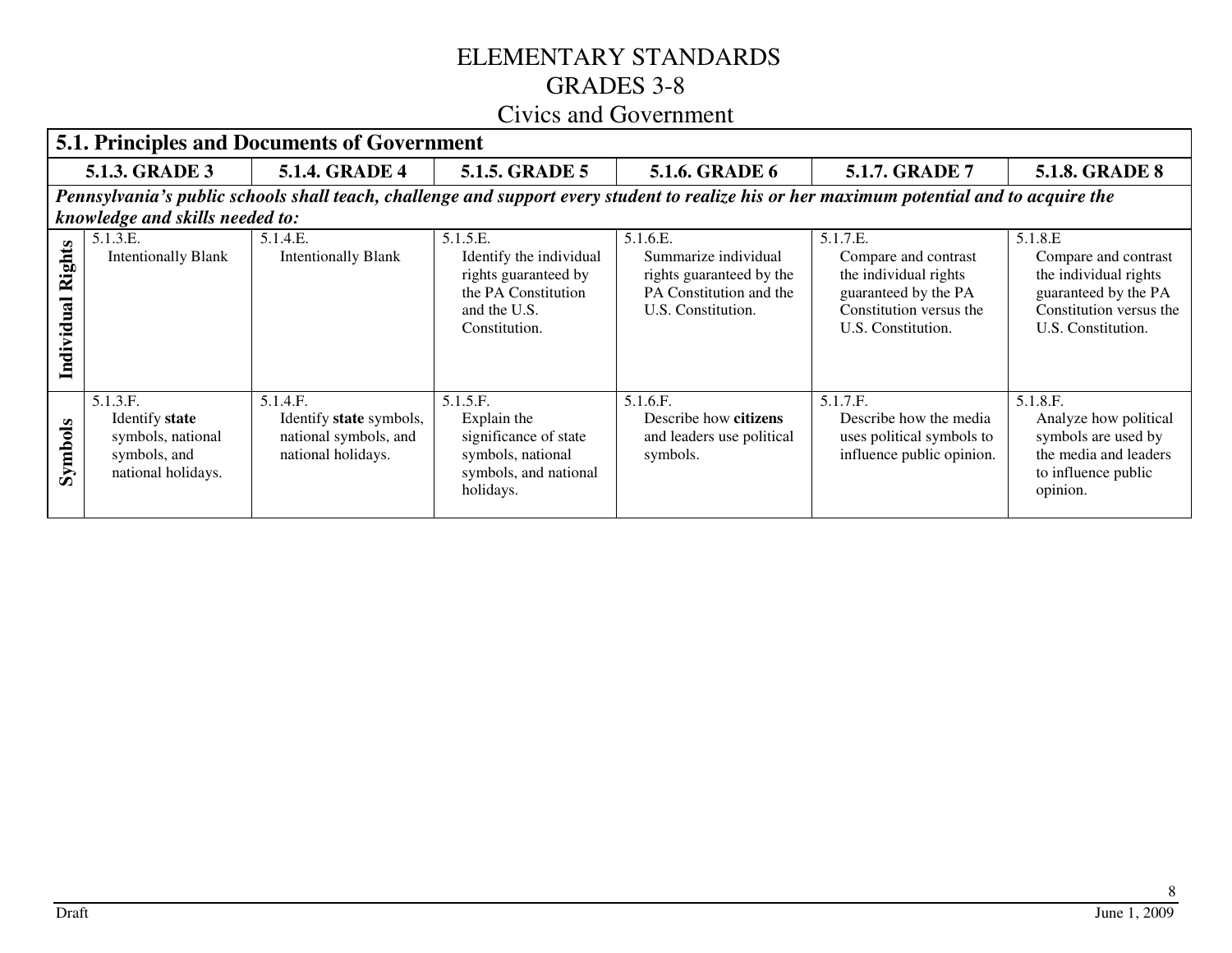|                                                 | 5.2. Rights and Responsibilities of Citizenship                                                                           |                                                                                                                                             |                                                                                                                                                              |                                                                                                                             |                                                                                                                                           |                                                                                                                                  |  |  |
|-------------------------------------------------|---------------------------------------------------------------------------------------------------------------------------|---------------------------------------------------------------------------------------------------------------------------------------------|--------------------------------------------------------------------------------------------------------------------------------------------------------------|-----------------------------------------------------------------------------------------------------------------------------|-------------------------------------------------------------------------------------------------------------------------------------------|----------------------------------------------------------------------------------------------------------------------------------|--|--|
|                                                 | 5.2.3. GRADE 3                                                                                                            | 5.2.4. GRADE 4                                                                                                                              | 5.2.5. GRADE 5                                                                                                                                               | 5.2.6. GRADE 6                                                                                                              | 5.2.7. GRADE 7                                                                                                                            | <b>5.2.8. GRADE 8</b>                                                                                                            |  |  |
|                                                 |                                                                                                                           |                                                                                                                                             |                                                                                                                                                              |                                                                                                                             | Pennsylvania's public schools shall teach, challenge and support every student to realize his or her maximum potential and to acquire the |                                                                                                                                  |  |  |
|                                                 | knowledge and skills needed to:                                                                                           |                                                                                                                                             |                                                                                                                                                              |                                                                                                                             |                                                                                                                                           |                                                                                                                                  |  |  |
| Responsibilities<br>and<br><b>Civics Rights</b> | 5.2.3.A.<br>Identify personal<br>rights and<br>responsibilities.                                                          | 5.2.4.A.<br>Identify individual<br>rights and needs and<br>the rights and needs of<br>others in the<br>classroom, school, and<br>community. | 5.2.5.A<br>Identify individual<br>rights and needs and<br>the rights and needs of<br>others in the<br>classroom, school,<br>community, state, and<br>nation. | 5.2.6.A.<br>Compare and contrast<br>rights and responsibilites<br>of citizenship in the<br>community, state, and<br>nation. | 5.2.7.A<br>Compare and contrast<br>rights and responsibilites<br>of citizenship in the<br>community, state, and<br>nation.                | 5.2.8.A.<br>Summarize the role of<br>citizens in terms of<br>right and<br>responsibilites in<br>different government<br>systems. |  |  |
| <b>Conflict and Resolution</b>                  | 5.2.3.B.<br>Identify the sources<br>of conflict and<br>disagreement and<br>different ways<br>conflict can be<br>resolved. | 5.2.4.B.<br>Describe the sources<br>of conflict and<br>disagreement and<br>different ways conflict<br>can be resolved.                      | 5.2.5.B.<br>Identify behaviors that<br>promote cooperation<br>among individuals.                                                                             | 5.2.6.B.<br>Explain how citizens<br>resolve conflicts in<br>society and government.                                         | 5.2.7.B.<br>Compare the methods<br>citizens use to resolve<br>conflicts in society and<br>government.                                     | 5.2.8.B.<br>Describe how citizens<br>resolve conflicts in<br>society and<br>government.                                          |  |  |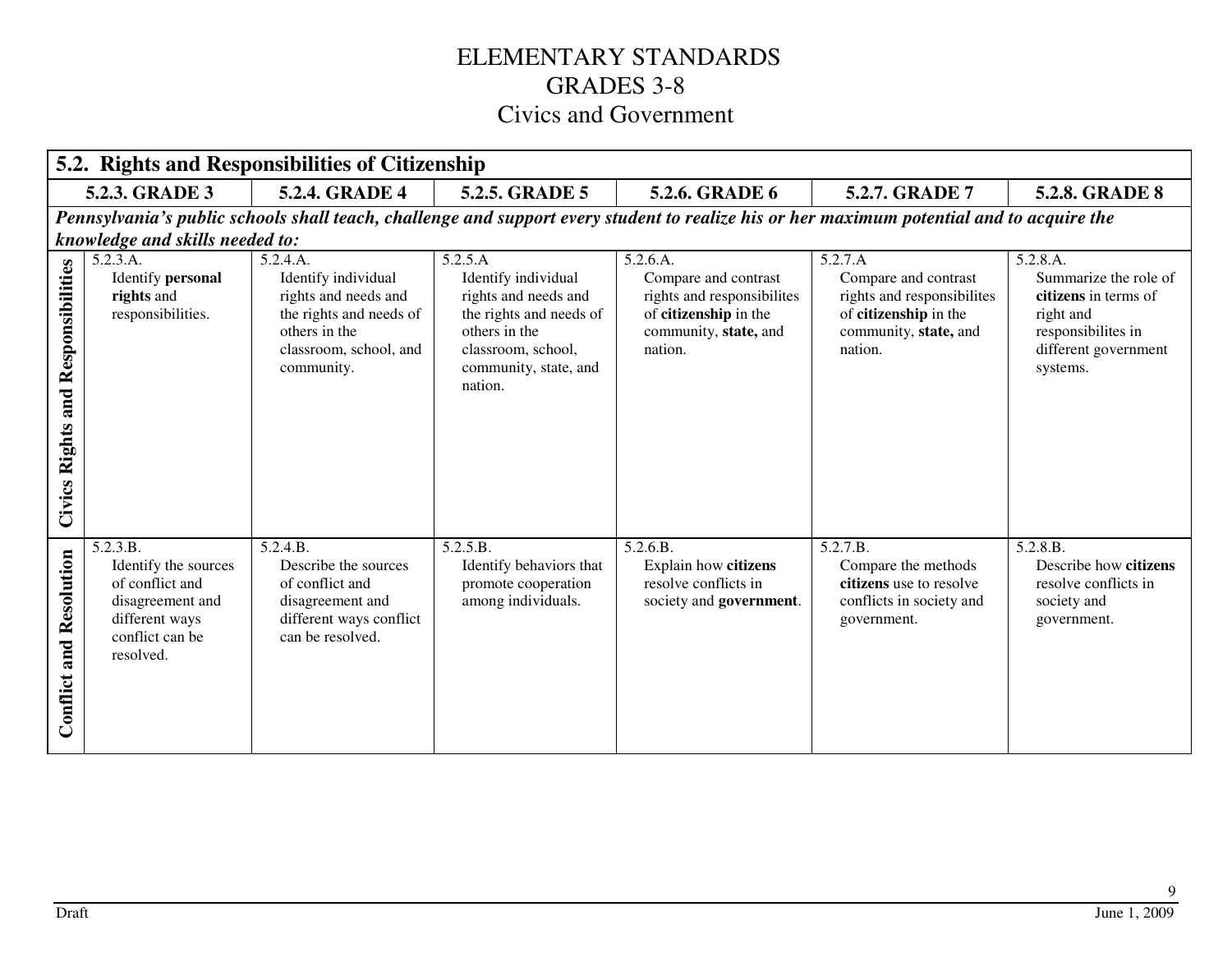|                                             | 5.2. Rights and Responsibilities of Citizenship                                                                           |                                                                                                                      |                                                                                                         |                                                                                           |                                                                                                                                           |                                                                                 |  |  |
|---------------------------------------------|---------------------------------------------------------------------------------------------------------------------------|----------------------------------------------------------------------------------------------------------------------|---------------------------------------------------------------------------------------------------------|-------------------------------------------------------------------------------------------|-------------------------------------------------------------------------------------------------------------------------------------------|---------------------------------------------------------------------------------|--|--|
|                                             | 5.2.3. GRADE 3                                                                                                            | 5.2.4. GRADE 4                                                                                                       | 5.2.5. GRADE 5                                                                                          | 5.2.6. GRADE 6                                                                            | 5.2.7. GRADE 7                                                                                                                            | <b>5.2.8. GRADE 8</b>                                                           |  |  |
|                                             | knowledge and skills needed to:                                                                                           |                                                                                                                      |                                                                                                         |                                                                                           | Pennsylvania's public schools shall teach, challenge and support every student to realize his or her maximum potential and to acquire the |                                                                                 |  |  |
| Service<br><b>Leadership and Public</b>     | 5.2.3.C.<br>Identify leadership<br>and public service<br>opportunities in the<br>school, community,<br>state, and nation. | 5.2.4.C.<br>Describe the roles of<br>leadership and public<br>service in school,<br>community, state, and<br>nation. | 5.2.5.C.<br>Explain why<br>individuals become<br>involved in leadership<br>and public service.          | 5.2.6.C.<br>Describe the importance<br>of political leadership<br>and public service.     | 5.2.7.C.<br>Describe the role of<br>political leadership and<br>public service.                                                           | 5.2.8.C.<br>Describe the role of<br>political leadership<br>and public service. |  |  |
| Citizens<br>Responsible<br>and<br>Competent | 5.2.3.D.<br>Describe how<br>citizens participate<br>in school and<br>community<br>activities.                             | 5.2.4.D.<br>Describe how citizens<br>participate in school<br>and community<br>activities.                           | 5.2.5.D.<br>Identify specific ways<br>individuals participate<br>in school and<br>community activities. | 5.2.6.D.<br>Explain why<br>participation in<br>government and civic<br>life is important. | 5.2.7.D.<br>Describe the citizen's<br>role in the political<br>process.                                                                   | 5.2.8.D.<br>Describe the citizen's<br>role in the political<br>process.         |  |  |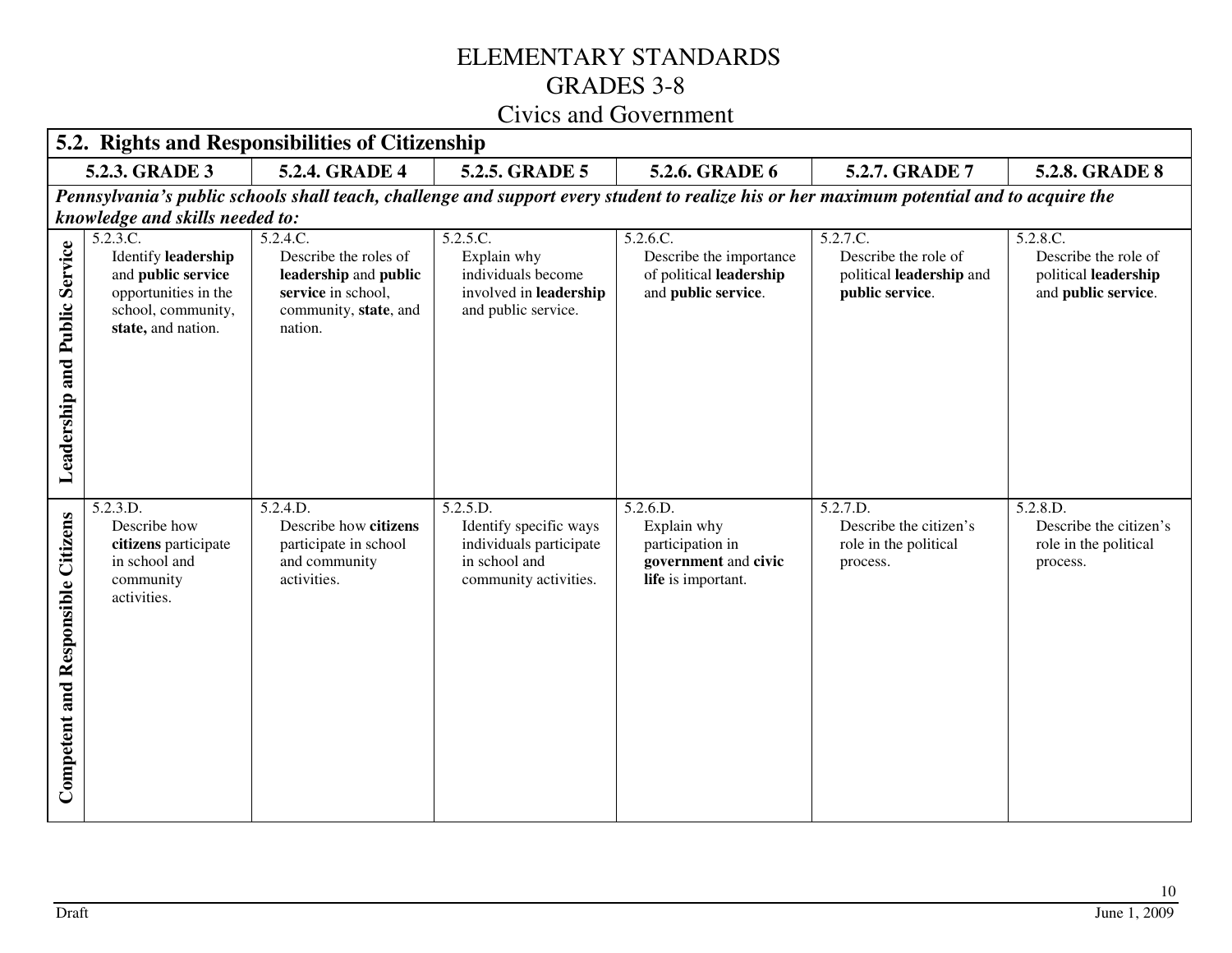|                                    | <b>5.3. How Government Works</b>                                                                                                          |                                                                           |                                                                                                       |                                                                                                       |                                                                                                                   |                                                                                                                                                                         |  |  |  |
|------------------------------------|-------------------------------------------------------------------------------------------------------------------------------------------|---------------------------------------------------------------------------|-------------------------------------------------------------------------------------------------------|-------------------------------------------------------------------------------------------------------|-------------------------------------------------------------------------------------------------------------------|-------------------------------------------------------------------------------------------------------------------------------------------------------------------------|--|--|--|
|                                    | <b>5.3.4. GRADE 4</b><br>5.3.5. GRADE 5<br><b>5.3.8. GRADE 8</b><br>5.3.6. GRADE 6<br>5.3.7. GRADE 7<br>5.3.3. GRADE 3                    |                                                                           |                                                                                                       |                                                                                                       |                                                                                                                   |                                                                                                                                                                         |  |  |  |
|                                    | Pennsylvania's public schools shall teach, challenge and support every student to realize his or her maximum potential and to acquire the |                                                                           |                                                                                                       |                                                                                                       |                                                                                                                   |                                                                                                                                                                         |  |  |  |
|                                    | knowledge and skills needed to:                                                                                                           |                                                                           |                                                                                                       |                                                                                                       |                                                                                                                   |                                                                                                                                                                         |  |  |  |
| overnment<br>ัธ<br><b>Branches</b> | 5.3.3.A.<br>Identify the roles of<br>the three branches of<br>government.                                                                 | 5.3.4.A.<br>Identify the roles of<br>the three branches of<br>government. | 5.3.5.A.<br>Describe the<br>responsibilities and<br>powers of the three<br>branches of<br>government. | 5.3.6.A.<br>Describe the<br>responsibilities and<br>powers of the three<br>branches of<br>government. | 5.3.7.A.<br>Compare and contrast<br>the responsibilities and<br>powers of the three<br>branches of<br>government. | 5.3.8.A.<br>Compare and contrast<br>the responsibilities and<br>powers of the three<br>branches of<br>government between<br>Pennsylvania and the<br>Federal government. |  |  |  |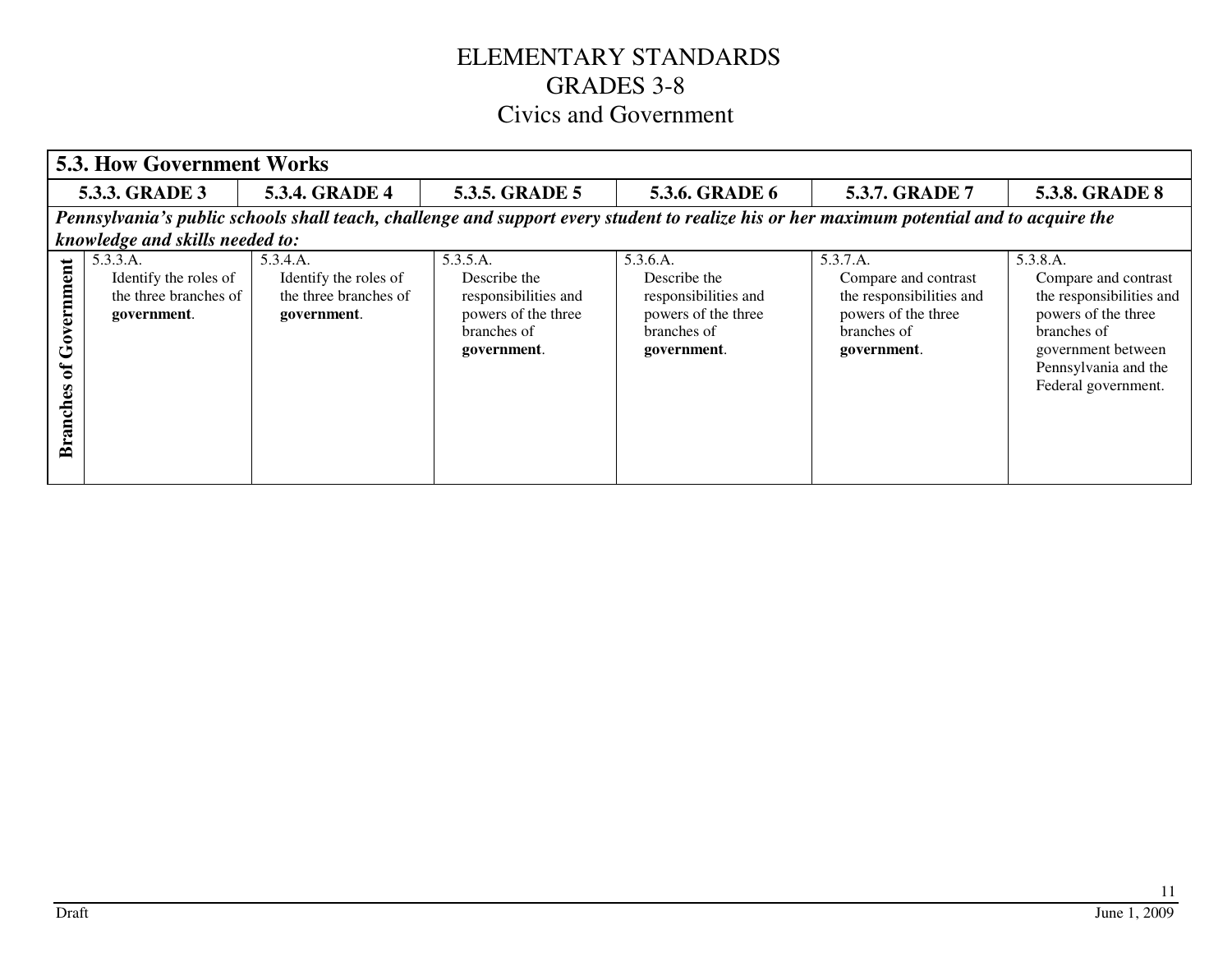|                                                                   | <b>5.3. How Government Works</b>                                                                                                          |                                                                                                                 |                                                                                                                            |                                                                                                           |                                                                                                           |                                                                                                                         |  |  |
|-------------------------------------------------------------------|-------------------------------------------------------------------------------------------------------------------------------------------|-----------------------------------------------------------------------------------------------------------------|----------------------------------------------------------------------------------------------------------------------------|-----------------------------------------------------------------------------------------------------------|-----------------------------------------------------------------------------------------------------------|-------------------------------------------------------------------------------------------------------------------------|--|--|
|                                                                   | 5.3.3. GRADE 3                                                                                                                            | <b>5.3.4. GRADE 4</b>                                                                                           | 5.3.5. GRADE 5                                                                                                             | 5.3.6. GRADE 6                                                                                            | 5.3.7. GRADE 7                                                                                            | <b>5.3.8. GRADE 8</b>                                                                                                   |  |  |
|                                                                   | Pennsylvania's public schools shall teach, challenge and support every student to realize his or her maximum potential and to acquire the |                                                                                                                 |                                                                                                                            |                                                                                                           |                                                                                                           |                                                                                                                         |  |  |
|                                                                   | knowledge and skills needed to:                                                                                                           |                                                                                                                 |                                                                                                                            |                                                                                                           |                                                                                                           |                                                                                                                         |  |  |
| of Governments<br>Operation<br>and<br>Organization,<br>Structure, | $5.3.3.\overline{B}$ .<br>Identify how laws<br>are made in the local<br>community.                                                        | 5.3.4.B.<br>Describe how the<br>elected representative<br>bodies function in<br>making local and state<br>laws. | 5.3.5.B.<br>Describe how the<br>elected representative<br>bodies function in<br>making local, state,<br>and national laws. | 5.3.6.B.<br>Define and compare the<br>role and structure of<br>local, state, and national<br>governments. | 5.3.7.B.<br>Define and compare the<br>role and structure of<br>local, state, and national<br>governments. | 5.3.8.B.<br>Compare and contrast<br>the policy-making<br>process between<br>Pennsylvania and the<br>federal government. |  |  |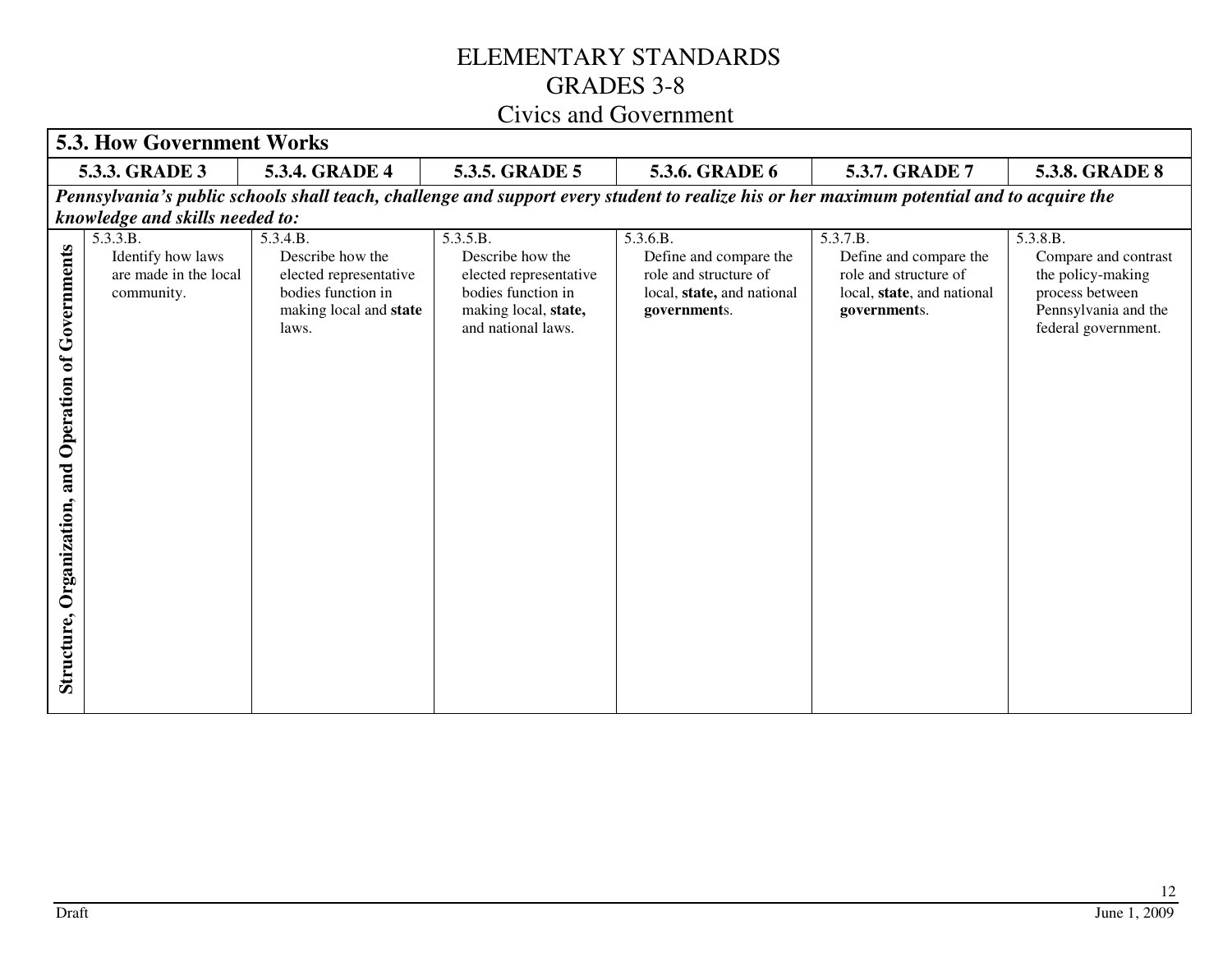|                                              | <b>5.3. How Government Works</b>                                                                                                          |                                                                                                  |                                                                                                   |                                                                                                                          |                                                                                                                                             |                                                                                                                                                |  |  |  |
|----------------------------------------------|-------------------------------------------------------------------------------------------------------------------------------------------|--------------------------------------------------------------------------------------------------|---------------------------------------------------------------------------------------------------|--------------------------------------------------------------------------------------------------------------------------|---------------------------------------------------------------------------------------------------------------------------------------------|------------------------------------------------------------------------------------------------------------------------------------------------|--|--|--|
|                                              | 5.3.3. GRADE 3<br>5.3.4. GRADE 4<br>5.3.5. GRADE 5<br>5.3.6. GRADE 6<br>5.3.7. GRADE 7<br><b>5.3.8. GRADE 8</b>                           |                                                                                                  |                                                                                                   |                                                                                                                          |                                                                                                                                             |                                                                                                                                                |  |  |  |
|                                              | Pennsylvania's public schools shall teach, challenge and support every student to realize his or her maximum potential and to acquire the |                                                                                                  |                                                                                                   |                                                                                                                          |                                                                                                                                             |                                                                                                                                                |  |  |  |
|                                              | knowledge and skills needed to:                                                                                                           |                                                                                                  |                                                                                                   |                                                                                                                          |                                                                                                                                             |                                                                                                                                                |  |  |  |
| <b>Government Services</b>                   | 5.3.3.C.<br>Identify services<br>performed by the<br>local governments.                                                                   | 5.3.4.C.<br>Identify the services<br>performed by local and<br>state governments.                | 5.3.5.C.<br>Describe the role of<br>local and state<br>government officials.                      | 5.3.6.C.<br>Describe how local,<br>state, and national<br>governments provide<br>services.                               | 5.3.7.C.<br>Describe how local,<br>state, and national<br>governments provide<br>services.                                                  | 5.3.8.C.<br>Describe how local,<br>state, and national<br>governments provide<br>services.                                                     |  |  |  |
| <b>Political Elections</b><br>Leadership and | 5.3.3.D.<br>Identify positions of<br>authority at school<br>and community.                                                                | 5.3.4.D.<br>Identify positions of<br>authority at the local<br>and state, and national<br>level. | 5.3.5.D.<br>Describe the primary<br>duties of elected local,<br>state, and national<br>positions. | 5.3.6.D.<br>Identify leadership<br>positions and their<br>primary duties at the<br>local, state, and national<br>levels. | 5.3.7.D.<br>Identify leadership<br>positions and the role of<br>political party affiliation<br>at the local, state, and<br>national levels. | 5.3.8.D.<br>Identify leadership<br>positions and the role<br>of political party<br>affiliation at the local,<br>state, and national<br>levels. |  |  |  |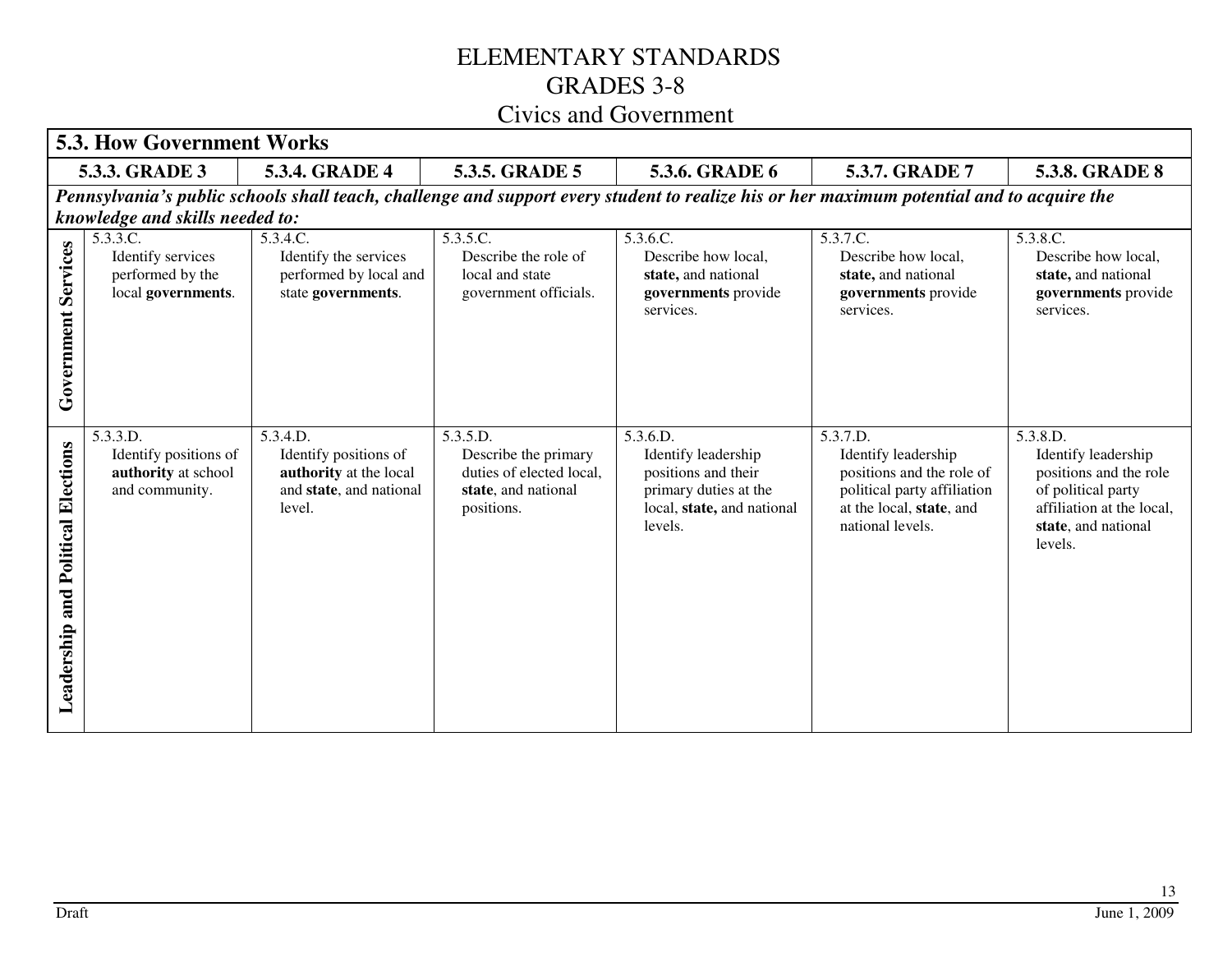|                                     | <b>5.3. How Government Works</b>                                                                                                          |                                                                            |                                                                                                 |                                                                                                             |                                                                               |                                                                                  |  |  |  |  |
|-------------------------------------|-------------------------------------------------------------------------------------------------------------------------------------------|----------------------------------------------------------------------------|-------------------------------------------------------------------------------------------------|-------------------------------------------------------------------------------------------------------------|-------------------------------------------------------------------------------|----------------------------------------------------------------------------------|--|--|--|--|
|                                     | 5.3.3. GRADE 3<br>5.3.4. GRADE 4<br>5.3.5. GRADE 5<br>5.3.6. GRADE 6<br><b>5.3.8. GRADE 8</b><br><b>5.3.7. GRADE 7</b>                    |                                                                            |                                                                                                 |                                                                                                             |                                                                               |                                                                                  |  |  |  |  |
|                                     | Pennsylvania's public schools shall teach, challenge and support every student to realize his or her maximum potential and to acquire the |                                                                            |                                                                                                 |                                                                                                             |                                                                               |                                                                                  |  |  |  |  |
|                                     | knowledge and skills needed to:                                                                                                           |                                                                            |                                                                                                 |                                                                                                             |                                                                               |                                                                                  |  |  |  |  |
| of the Election Process<br>Elements | 5.3.3.E.<br>Explain the purpose<br>for elections.                                                                                         | 5.3.4.E.<br>Explain the voting<br>process.                                 | 5.3.5.E.<br>Identify the<br>requirements to vote in<br>local, state, and<br>national elections. | 5.3.6.E.<br>Describe the voting<br>process, including<br>registration, primaries,<br>and general elections. | 5.3.7.E.<br>Describe the closed<br>primary voting process<br>in Pennsylvania. | 5.3.8.E.<br>Describe the closed<br>primary voting<br>process in<br>Pennsylvania. |  |  |  |  |
| System<br>the Court<br>Conflict and | 5.3.3.F.<br>Explain how an<br>action may be just or<br>unjust.                                                                            | 5.3.4.F.<br>Explain how different<br>perspectives can lead<br>to conflict. | 5.3.5.F.<br>Examine different<br>ways conflicts can be<br>resolved.                             | 5.3.6.F.<br>Explain how courts<br>resolve conflicts.                                                        | 5.3.7.F.<br>Identify the different<br>levels of the court<br>system.          | 5.3.8.F.<br>Explain the various<br>judicial levels of the<br>U.S. and state.     |  |  |  |  |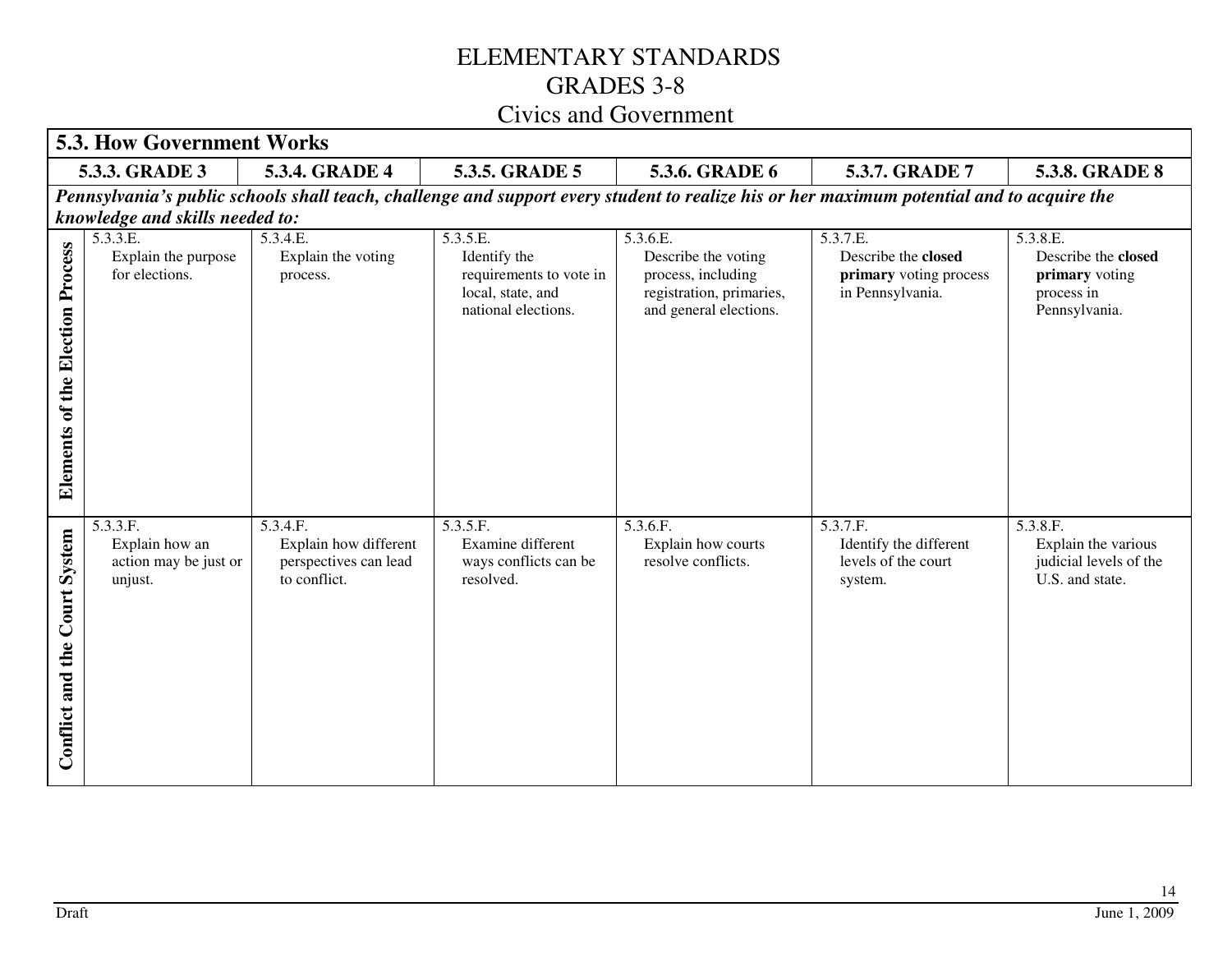|                  | <b>5.3. How Government Works</b>                                                                                                                                             |                                                                                          |                                                             |                                                                                          |                                                                                                 |                                                                                                                            |
|------------------|------------------------------------------------------------------------------------------------------------------------------------------------------------------------------|------------------------------------------------------------------------------------------|-------------------------------------------------------------|------------------------------------------------------------------------------------------|-------------------------------------------------------------------------------------------------|----------------------------------------------------------------------------------------------------------------------------|
|                  | 5.3.3. GRADE 3                                                                                                                                                               | 5.3.4. GRADE 4                                                                           | 5.3.5. GRADE 5                                              | 5.3.6. GRADE 6                                                                           | 5.3.7. GRADE 7                                                                                  | <b>5.3.8. GRADE 8</b>                                                                                                      |
|                  | Pennsylvania's public schools shall teach, challenge and support every student to realize his or her maximum potential and to acquire the<br>knowledge and skills needed to: |                                                                                          |                                                             |                                                                                          |                                                                                                 |                                                                                                                            |
| Interest Groups  | 5.3.3.G.<br>Identify individual<br>interests and explain<br>ways to influence<br>others.                                                                                     | 5.3.4.G.<br>Identify individual<br>interests and explain<br>ways to influence<br>others. | 5.3.5.G.<br>Describe how groups<br>try to influence others. | 5.3.6.G.<br>Identify individual<br>interest groups and how<br>they impact<br>government. | 5.3.7.G.<br>Explain the role of<br>interest groups in local<br>and Pennsylvania<br>governments. | 5.3.8.G.<br>Explain the role of<br>interest groups in the<br>federal government<br>process.                                |
| Media Influences | 5.3.3.H.<br><b>Intentionally Blank</b>                                                                                                                                       | 5.3.4.H.<br><b>Intentionally Blank</b>                                                   | 5.3.5.H.<br>Identify various<br>sources of mass<br>media.   | 5.3.6.H.<br>Describe the influence of<br>mass media on society.                          | 5.3.7.H.<br>Describe the influence of<br>mass media on society.                                 | 5.3.8.H.<br>Describe the influence<br>of <b>mass media</b> on<br>government.                                               |
| Taxes            | 5.3.3.I.<br><b>Intentionally Blank</b>                                                                                                                                       | 5.3.4.I.<br><b>Intentionally Blank</b>                                                   | 5.3.5.I.<br><b>Intentionally Blank</b>                      | 5.3.6.I.<br>Explain what taxes are<br>and why they are<br>necessary.                     | 5.3.7.I.<br>Identify types of local,<br>state, and national taxes.                              | 5.3.8.I.<br>Describe various types<br>of projects and services<br>provided through local,<br>state, and national<br>taxes. |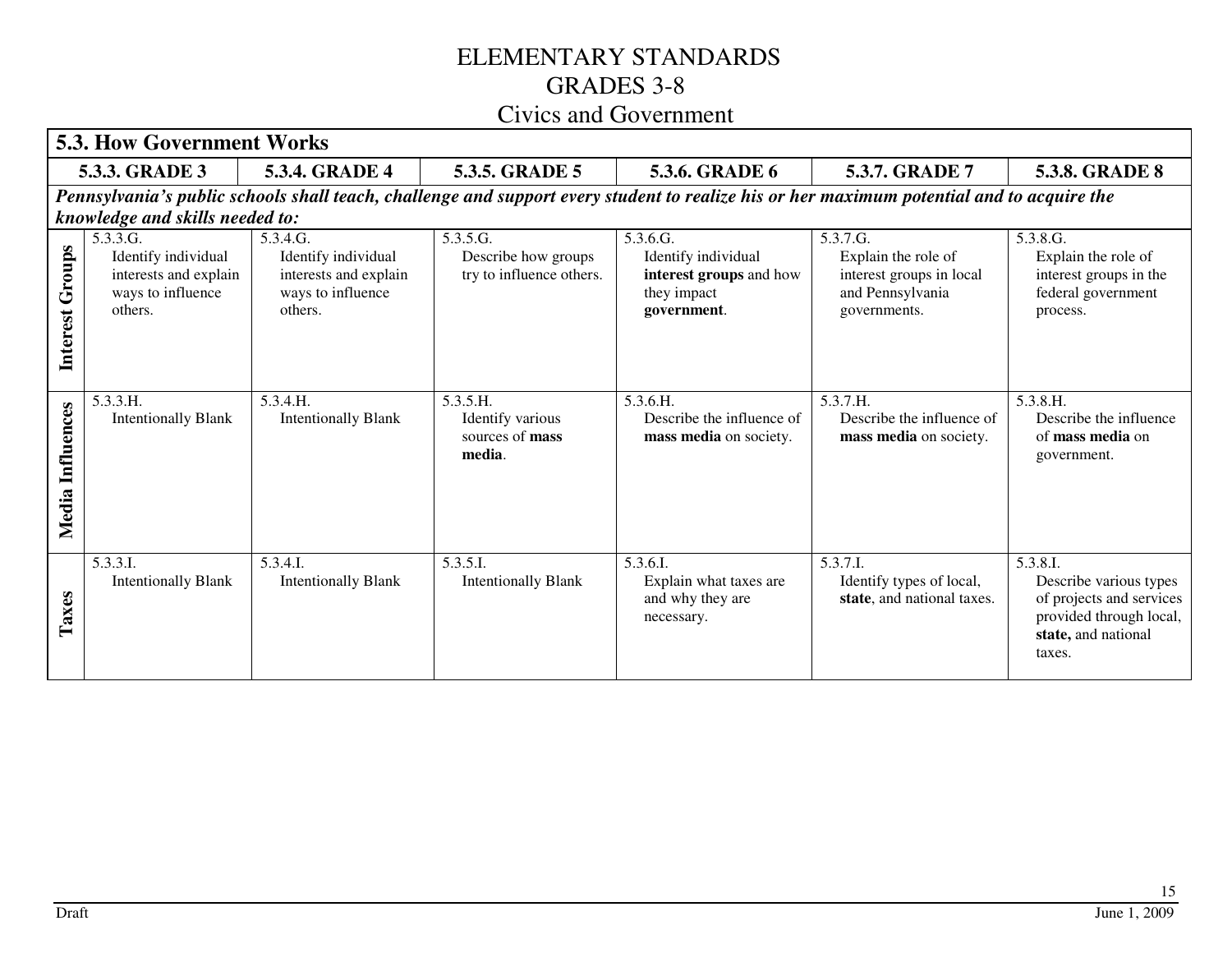| 5.3. How Government Works                  |                                                                                                                                           |                                       |                                           |                                       |                                                      |                                                      |  |
|--------------------------------------------|-------------------------------------------------------------------------------------------------------------------------------------------|---------------------------------------|-------------------------------------------|---------------------------------------|------------------------------------------------------|------------------------------------------------------|--|
| <b>5.3.4. GRADE 4</b><br>5.3.3. GRADE 3    |                                                                                                                                           |                                       | 5.3.5. GRADE 5                            | <b>5.3.6. GRADE 6</b>                 | 5.3.7. GRADE 7                                       | <b>5.3.8. GRADE 8</b>                                |  |
|                                            | Pennsylvania's public schools shall teach, challenge and support every student to realize his or her maximum potential and to acquire the |                                       |                                           |                                       |                                                      |                                                      |  |
|                                            | knowledge and skills needed to:                                                                                                           |                                       |                                           |                                       |                                                      |                                                      |  |
| nent<br>Governm<br>$\mathbf{f}$<br>Systems | 5.3.3.J.<br><b>Intentionally Blank</b>                                                                                                    | 5.3.4.J<br><b>Intentionally Blank</b> | $5.3.5.$ J.<br><b>Intentionally Blank</b> | 5.3.6.J<br><b>Intentionally Blank</b> | 5.3.7.J<br>Identify various types of<br>governments. | 5.3.8.J.<br>Compare democracy to<br>totalitarianism. |  |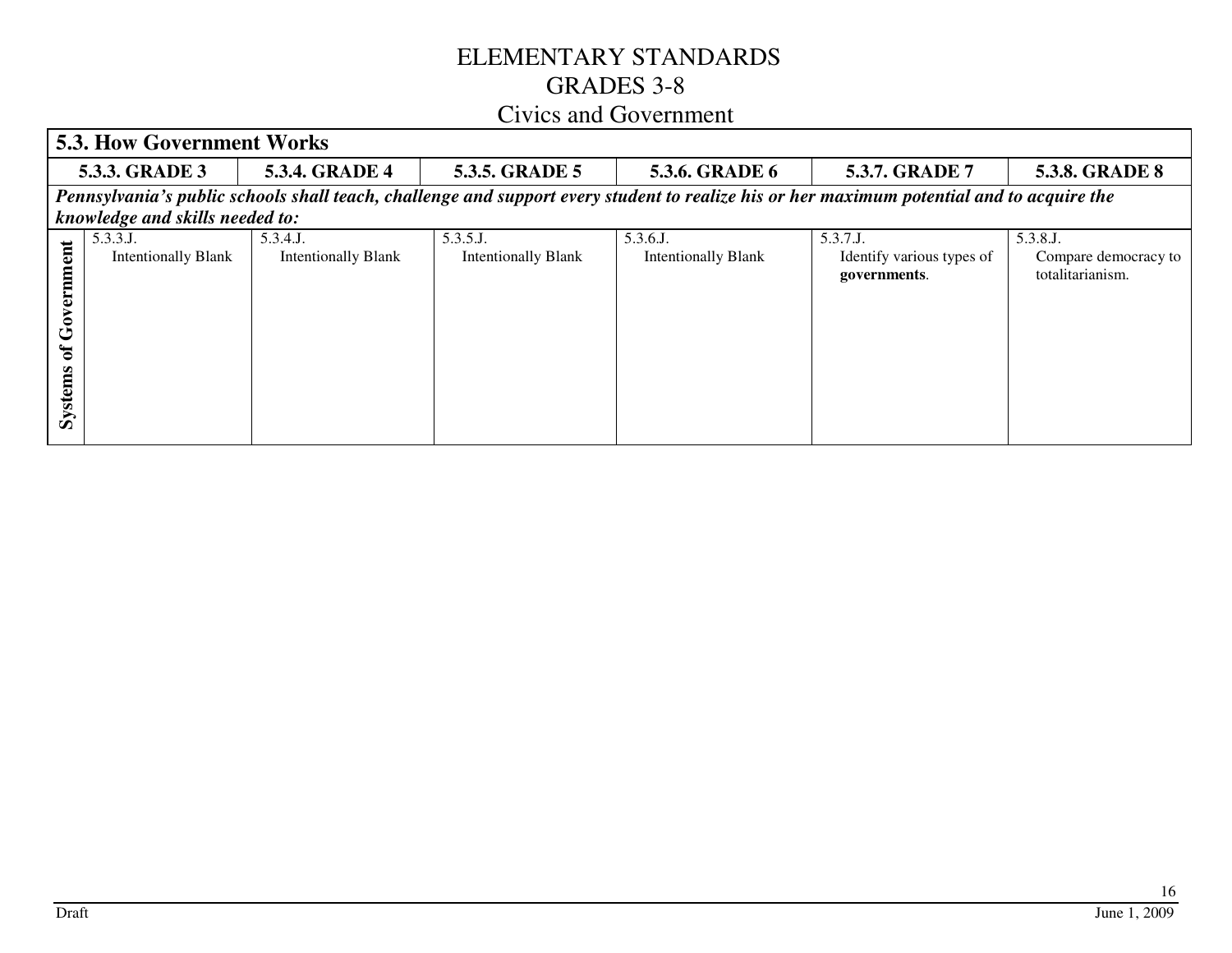| <b>5.4. How International Relationships Function</b> |                                                                                                                                           |                                        |                                                                              |                                                                          |                                                                          |                                                                                                                              |
|------------------------------------------------------|-------------------------------------------------------------------------------------------------------------------------------------------|----------------------------------------|------------------------------------------------------------------------------|--------------------------------------------------------------------------|--------------------------------------------------------------------------|------------------------------------------------------------------------------------------------------------------------------|
|                                                      | <b>5.4.3. GRADE 3</b>                                                                                                                     | <b>5.4.4. GRADE 4</b>                  | <b>5.4.5. GRADE 5</b>                                                        | 5.4.6. GRADE 6                                                           | 5.4.7. GRADE 7                                                           | <b>5.4.8. GRADE 8</b>                                                                                                        |
|                                                      | Pennsylvania's public schools shall teach, challenge and support every student to realize his or her maximum potential and to acquire the |                                        |                                                                              |                                                                          |                                                                          |                                                                                                                              |
|                                                      | knowledge and skills needed to:                                                                                                           |                                        |                                                                              |                                                                          |                                                                          |                                                                                                                              |
| Conflicts<br>and<br>Countries                        | 5.4.3.A.<br><b>Intentionally Blank</b>                                                                                                    | 5.4.4.A.<br><b>Intentionally Blank</b> | 5.4.5.A.<br>Intentionally Blank.                                             | 5.4.6.A.<br>Identify how countries<br>have varying interests.            | 5.4.7.A.<br>Identify how countries<br>have varying interests.            | 5.4.8.A.<br>Describe how national<br>interests lead to<br>agreements and<br>conflicts between and<br>among countries.        |
| Policy<br>Foreign<br>ð<br>Tools                      | 5.4.3.B.<br><b>Intentionally Blank</b>                                                                                                    | 5.4.4.B.<br><b>Intentionally Blank</b> | 5.4.5.B.<br>Describe the difference<br>between <b>nation</b> and<br>country. | 5.4.6.B.<br>Explain the difference<br>between allies and<br>adversaries. | 5.4.7.B.<br>Describe how countries<br>coexist in the world<br>community. | 5.4.8.B.<br>Describe the foreign<br>policy tools of<br>diplomacy, economic<br>aid, military aid,<br>sanctions, and treaties. |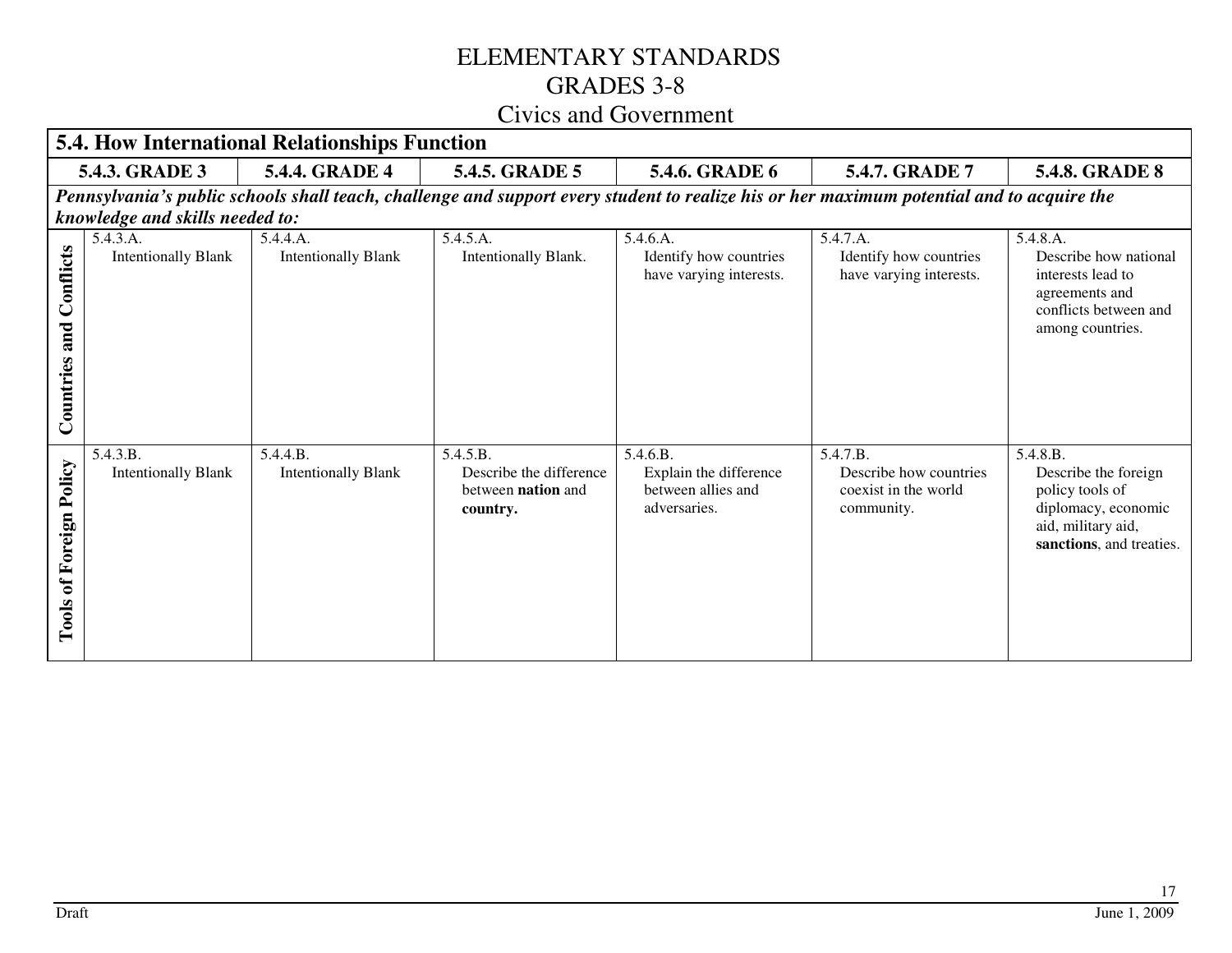|                                         | <b>5.4. How International Relationships Function</b>                                                                                                                         |                                        |                                        |                                        |                                                                                 |                                                                                                                                                                                 |  |
|-----------------------------------------|------------------------------------------------------------------------------------------------------------------------------------------------------------------------------|----------------------------------------|----------------------------------------|----------------------------------------|---------------------------------------------------------------------------------|---------------------------------------------------------------------------------------------------------------------------------------------------------------------------------|--|
|                                         | <b>5.4.3. GRADE 3</b>                                                                                                                                                        | <b>5.4.4. GRADE 4</b>                  | 5.4.5. GRADE 5                         | <b>5.4.6. GRADE 6</b>                  | <b>5.4.7. GRADE 7</b>                                                           | <b>5.4.8. GRADE 8</b>                                                                                                                                                           |  |
|                                         | Pennsylvania's public schools shall teach, challenge and support every student to realize his or her maximum potential and to acquire the<br>knowledge and skills needed to: |                                        |                                        |                                        |                                                                                 |                                                                                                                                                                                 |  |
| Organizations<br>International          | 5.4.3.C.<br><b>Intentionally Blank</b>                                                                                                                                       | 5.4.4.C.<br><b>Intentionally Blank</b> | 5.4.5.C.<br><b>Intentionally Blank</b> | 5.4.6.C.<br><b>Intentionally Blank</b> | 5.4.7.C.<br><b>Intentionally Blank</b>                                          | 5.4.8.C.<br>Explain how common<br>problems (e.g., natural<br>disasters, ethnic<br>conflict, environmental<br>concerns) are<br>addressed by<br>organizations and<br>governments. |  |
| <b>Influence</b><br>its<br>and<br>Media | 5.4.3.D.<br><b>Intentionally Blank</b>                                                                                                                                       | 5.4.4.D.<br><b>Intentionally Blank</b> | 5.4.5.D.<br><b>Intentionally Blank</b> | 5.4.6.D.<br><b>Intentionally Blank</b> | 5.4.7.D.<br>Identify mass media<br>sources and how they<br>report world events. | 5.4.8.D.<br>Describe how mass<br>media influences our<br>view of international<br>events.                                                                                       |  |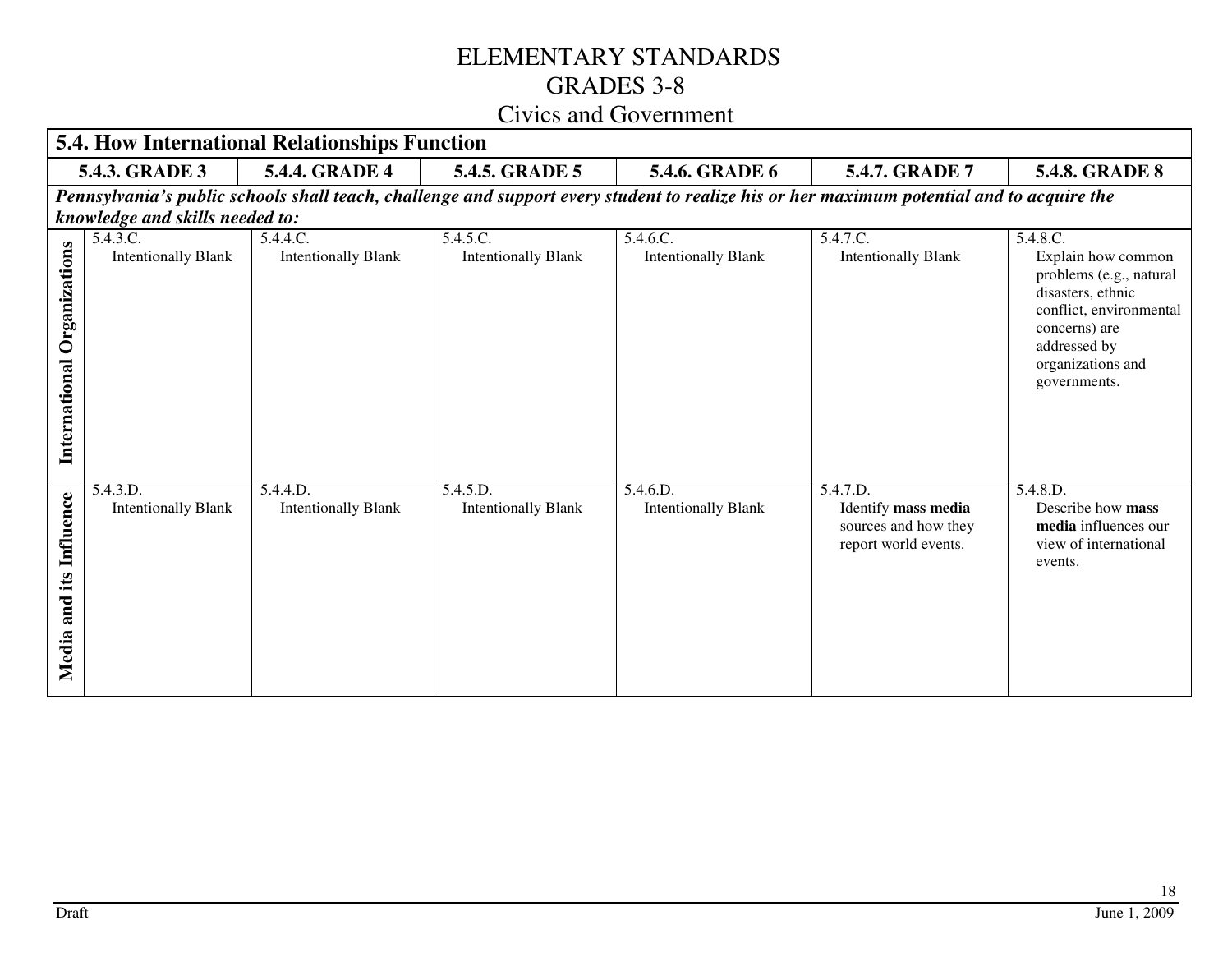|                                                     | <b>5.4. How International Relationships Function</b> |                                        |                                        |                                        |                                                                                                                                           |                                        |
|-----------------------------------------------------|------------------------------------------------------|----------------------------------------|----------------------------------------|----------------------------------------|-------------------------------------------------------------------------------------------------------------------------------------------|----------------------------------------|
|                                                     | <b>5.4.4. GRADE 4</b><br>5.4.3. GRADE 3              |                                        | 5.4.5. GRADE 5                         | <b>5.4.6. GRADE 6</b>                  | 5.4.7. GRADE 7                                                                                                                            | <b>5.4.8. GRADE 8</b>                  |
|                                                     | knowledge and skills needed to:                      |                                        |                                        |                                        | Pennsylvania's public schools shall teach, challenge and support every student to realize his or her maximum potential and to acquire the |                                        |
| <b>Influenced</b><br>≌.<br>Policy<br>Foreign<br>How | 5.4.3.E.<br><b>Intentionally Blank</b>               | 5.4.4.E.<br><b>Intentionally Blank</b> | 5.4.5.E.<br><b>Intentionally Blank</b> | 5.4.6.E.<br><b>Intentionally Blank</b> | 5.4.7.E.<br><b>Intentionally Blank</b>                                                                                                    | 5.4.8.E.<br><b>Intentionally Blank</b> |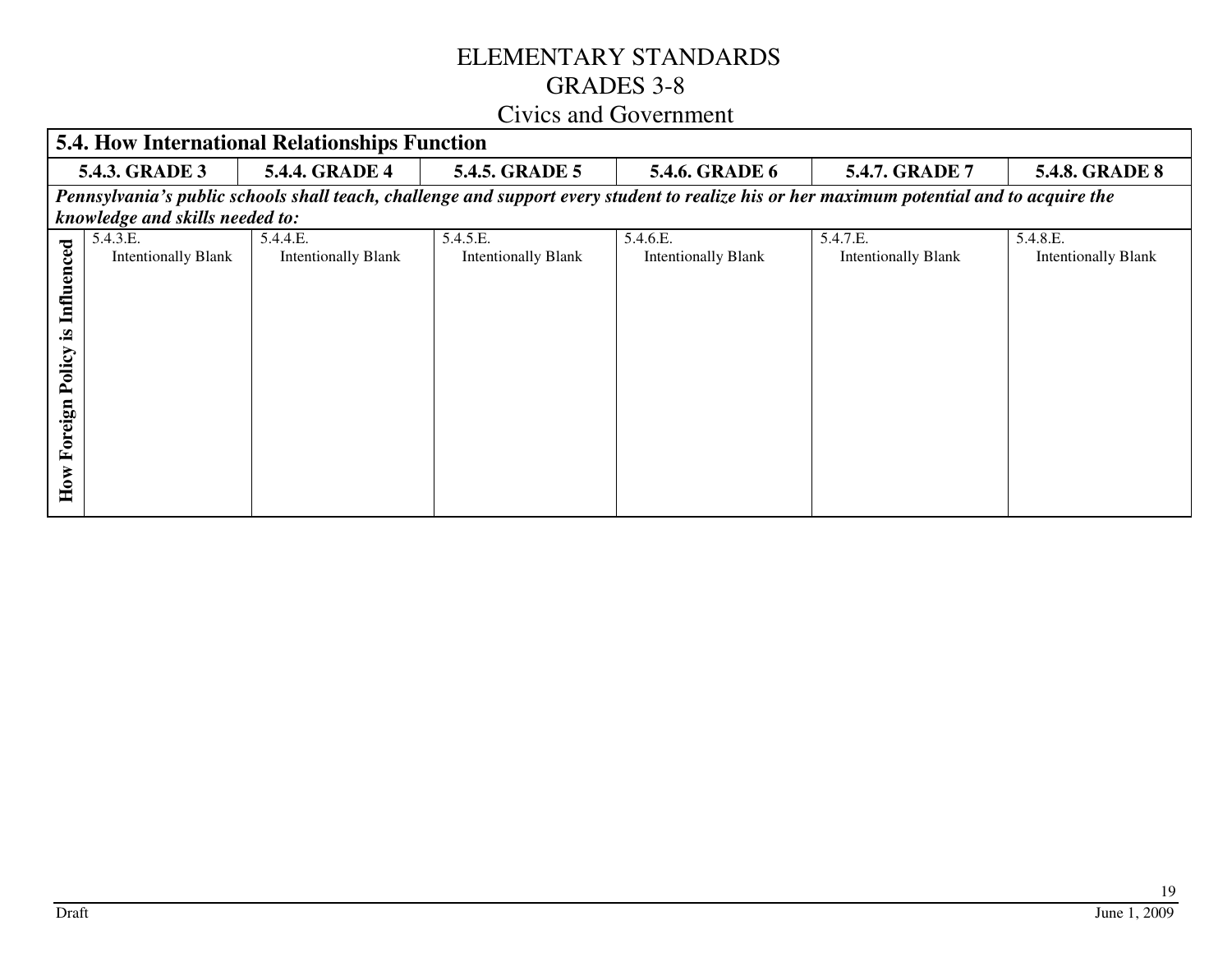#### **XV. GLOSSARY**

| <b>Amendment (Constitutional):</b> | Changes in or additions to a constitution. Proposed by a two-thirds vote of both houses of Congress or<br>by a convention called by Congress at the request of two-thirds of the state legislatures. Ratified by<br>approval of three-fourths of the states.                                                                                   |
|------------------------------------|------------------------------------------------------------------------------------------------------------------------------------------------------------------------------------------------------------------------------------------------------------------------------------------------------------------------------------------------|
| <b>Authority:</b>                  | Right to control or direct the actions of others, legitimized by law, morality, custom or consent.                                                                                                                                                                                                                                             |
| <b>Bill of Rights:</b>             | First Ten Amendments to the Constitution. Ratified in 1791, these amendments limit government power<br>and protect basic rights and liberties of individuals.                                                                                                                                                                                  |
| <b>Checks and Balances:</b>        | Constitutional mechanisms that authorize each branch of government to share powers with the other<br>branches and thereby check their activities. For example, the president may veto legislation passed by<br>Congress; the Senate must confirm major executive appointments and the courts may declare acts of<br>Congress unconstitutional. |
| <b>Citizen:</b>                    | Member of a political society who therefore owes allegiance to and is entitled to protection by and from<br>the government.                                                                                                                                                                                                                    |
| Citizenship:                       | Status of being a member of a state; one who owes allegiance to the government and is entitled to<br>protection by and from the government.                                                                                                                                                                                                    |
| <b>Civic Life:</b>                 | A manner of existence of an individual concerned with the affairs of communities and the common good<br>rather than solely in pursuit of private and personal interests.                                                                                                                                                                       |
| <b>Civil Rights:</b>               | Protections and privileges given to all United States citizens by the Constitution and Bill of Rights.                                                                                                                                                                                                                                         |
| <b>Common or Public Good:</b>      | Benefit or interest of a politically organized society as a whole.                                                                                                                                                                                                                                                                             |
| <b>Conflict Resolution:</b>        | The process of attempting to solve a dispute or conflict.                                                                                                                                                                                                                                                                                      |
| Country:                           | The acceptable political boundaries or borders recognized throughout the world.                                                                                                                                                                                                                                                                |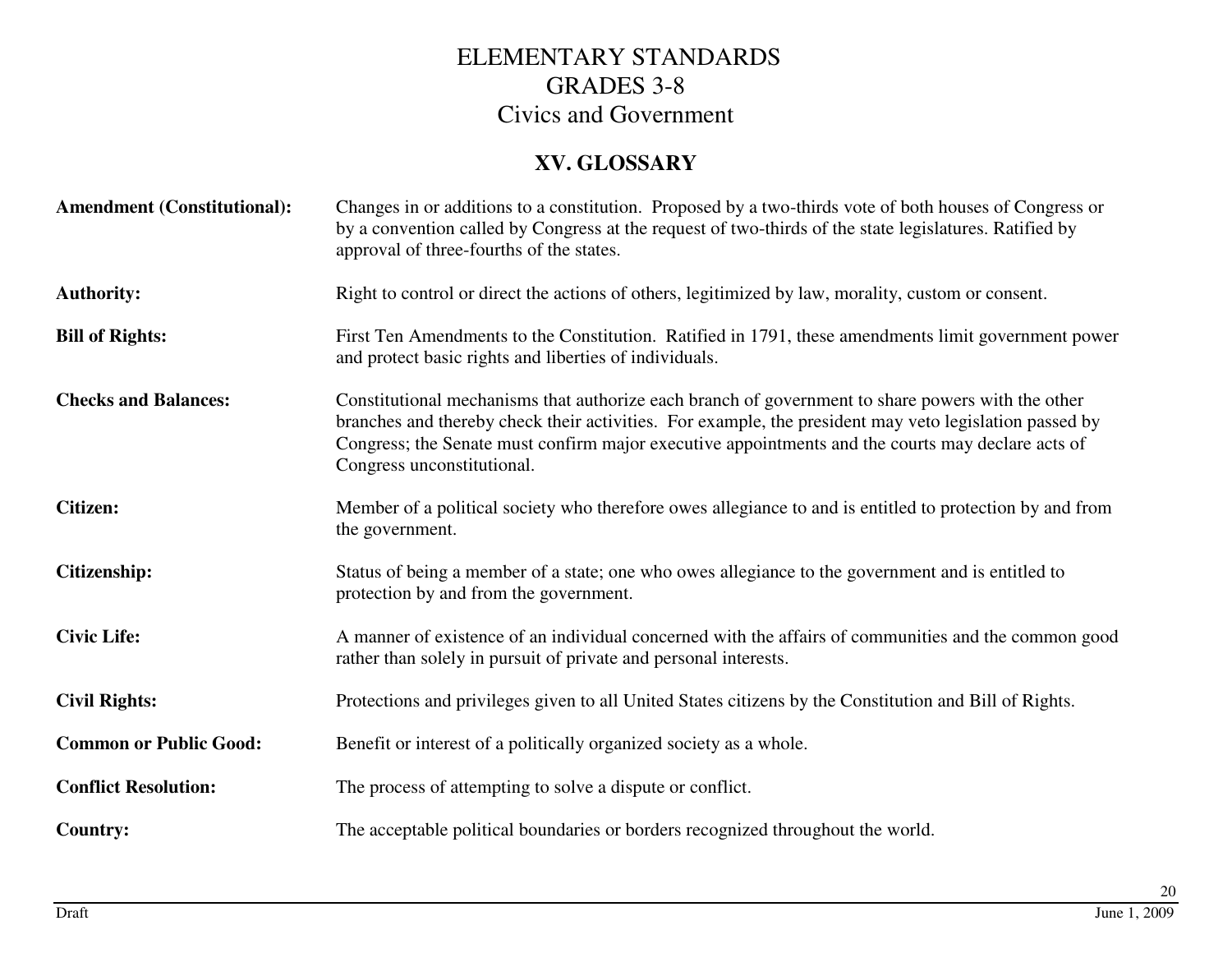| <b>Democracy:</b>               | Form of government in which political control is exercised by the people, either directly or through their<br>elected representatives.                                                                                                  |
|---------------------------------|-----------------------------------------------------------------------------------------------------------------------------------------------------------------------------------------------------------------------------------------|
| Diplomacy:                      | The art and practice of conducting negotiations between nations.                                                                                                                                                                        |
| <b>Direct Democracy:</b>        | Form of government in which the people completely exercise political decisions.                                                                                                                                                         |
| <b>Documents of Government:</b> | Papers necessary for the organization and powers of government.                                                                                                                                                                         |
| <b>Electoral College:</b>       | The group of presidential electors that casts the official votes for President after the presidential election.<br>Each state has a number of electors equal to the total of its members in the Senate and House of<br>Representatives. |
| <b>Equal Protection:</b>        | An idea that no individual or group may receive special privileges from nor be unjustly<br>discriminated against by the political authority of the legal system.                                                                        |
| <b>Equality:</b>                | The condition of possessing substantially the same rights, privileges and immunities, and being<br>substantially responsible for the same duties as other members of society.                                                           |
| <b>Foreign Policy:</b>          | Actions of the federal government directed to matters beyond United States' borders, especially relations<br>with other countries.                                                                                                      |
| Government:                     | Institutions and procedures through which a territory and its people are ruled.                                                                                                                                                         |
| <b>Individual Rights:</b>       | Just claims due a person by law, morality or tradition as opposed to those due to groups.                                                                                                                                               |
| <b>Interest Group:</b>          | Organized body of individuals who share same goals and try to influence public policy to meet those<br>goals.                                                                                                                           |
| Justice:                        | That which may be obtained through fair distribution of benefits and burdens, fair correction of wrongs<br>and injuries, or use of fair procedures in gathering information and making decisions.                                       |
| Leadership:                     | State or condition of one who guides or governs.                                                                                                                                                                                        |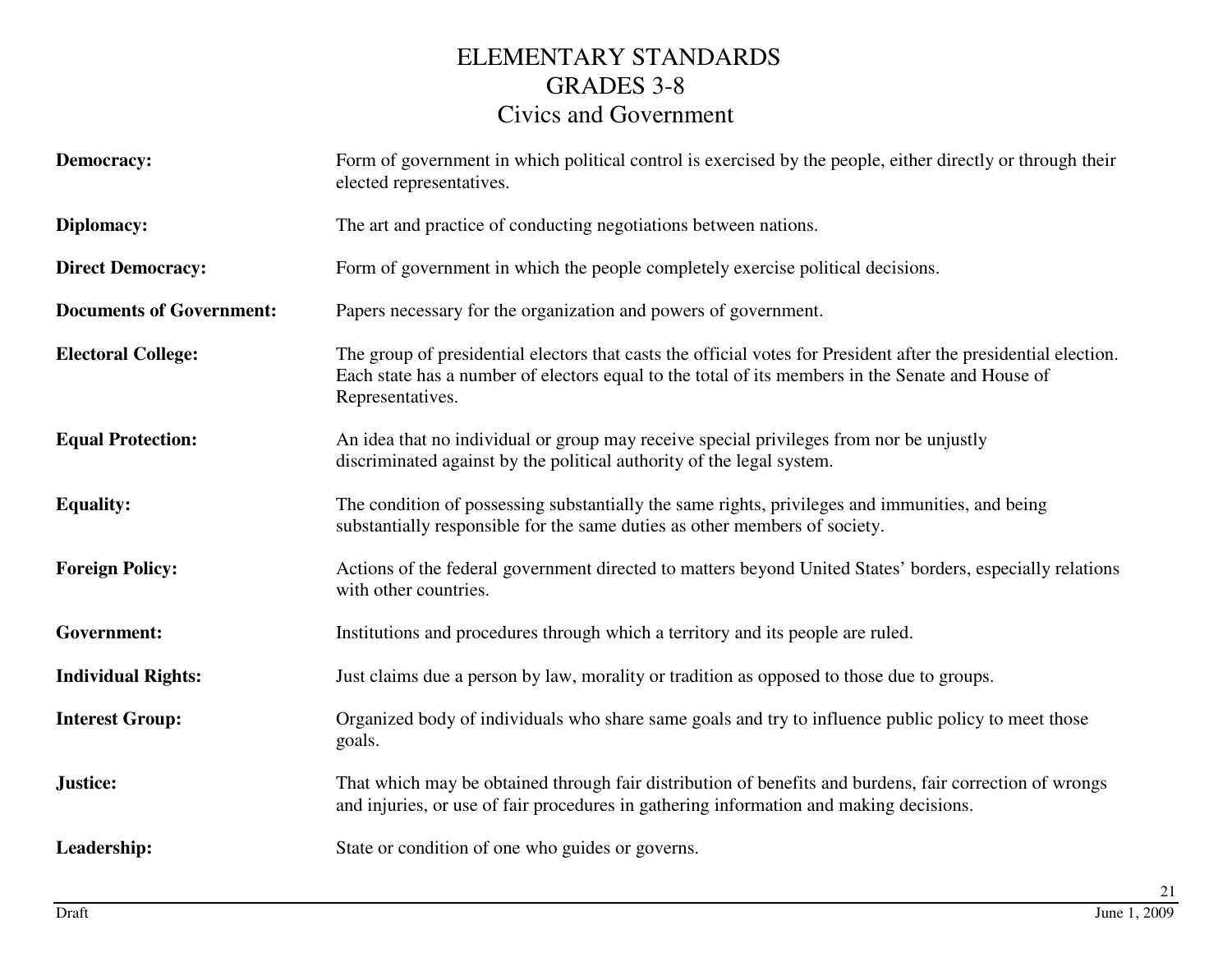| Liberalism:                  | A perspective on international politics that is based on a positive view of human nature, the inevitability<br>of social progress and the harmony of interests.                                                            |
|------------------------------|----------------------------------------------------------------------------------------------------------------------------------------------------------------------------------------------------------------------------|
| Liberty:                     | Freedom from restraint under conditions essential to the equal enjoyment of the same right by others.                                                                                                                      |
| <b>Mass Media:</b>           | Television, radio, newspapers, magazines, and other means of popular communication.                                                                                                                                        |
| <b>Nation:</b>               | Tends to refer to an ethnic group with a cultural and social community. A self-defined cultural<br>community with a common identity and a common origin that spans generations                                             |
| <b>Nationalism:</b>          | A feeling of pride or passionate identification with a state on the part of its citizens.                                                                                                                                  |
| <b>Personal Rights:</b>      | Private legal privileges and decisions that individuals are free to participate in without<br>intervention from government. Personal rights would include the right to vote, petition, assemble and<br>seek public office. |
| <b>Political Party:</b>      | Any group, however loosely organized, that seeks to elect government officials under a given label.                                                                                                                        |
| <b>Political Philosophy:</b> | Begins with the fundamental question about the relationship between a citizen and their state.                                                                                                                             |
| <b>Public Service:</b>       | Action of benefit to local, state or national communities through appointed or elected office.                                                                                                                             |
| <b>Realism:</b>              | A perspective on international politics emphasizing the inevitability of conflict among nations, the<br>centrality of power and the ever – present threat of war.                                                          |
| <b>Republic:</b>             | Form of government in which political control is exercised through elected representatives.                                                                                                                                |
|                              | <b>Republican Form of Government:</b> System of government in which power is held by the voters and is exercised by elected<br>representatives responsible for promoting the common welfare.                               |
| <b>Rule of Law:</b>          | Principle that every member of a society, even a ruler, must follow the law.                                                                                                                                               |
| <b>Sanctions:</b>            | Measures to stop or limit trade with another nation in order to change its behavior.                                                                                                                                       |